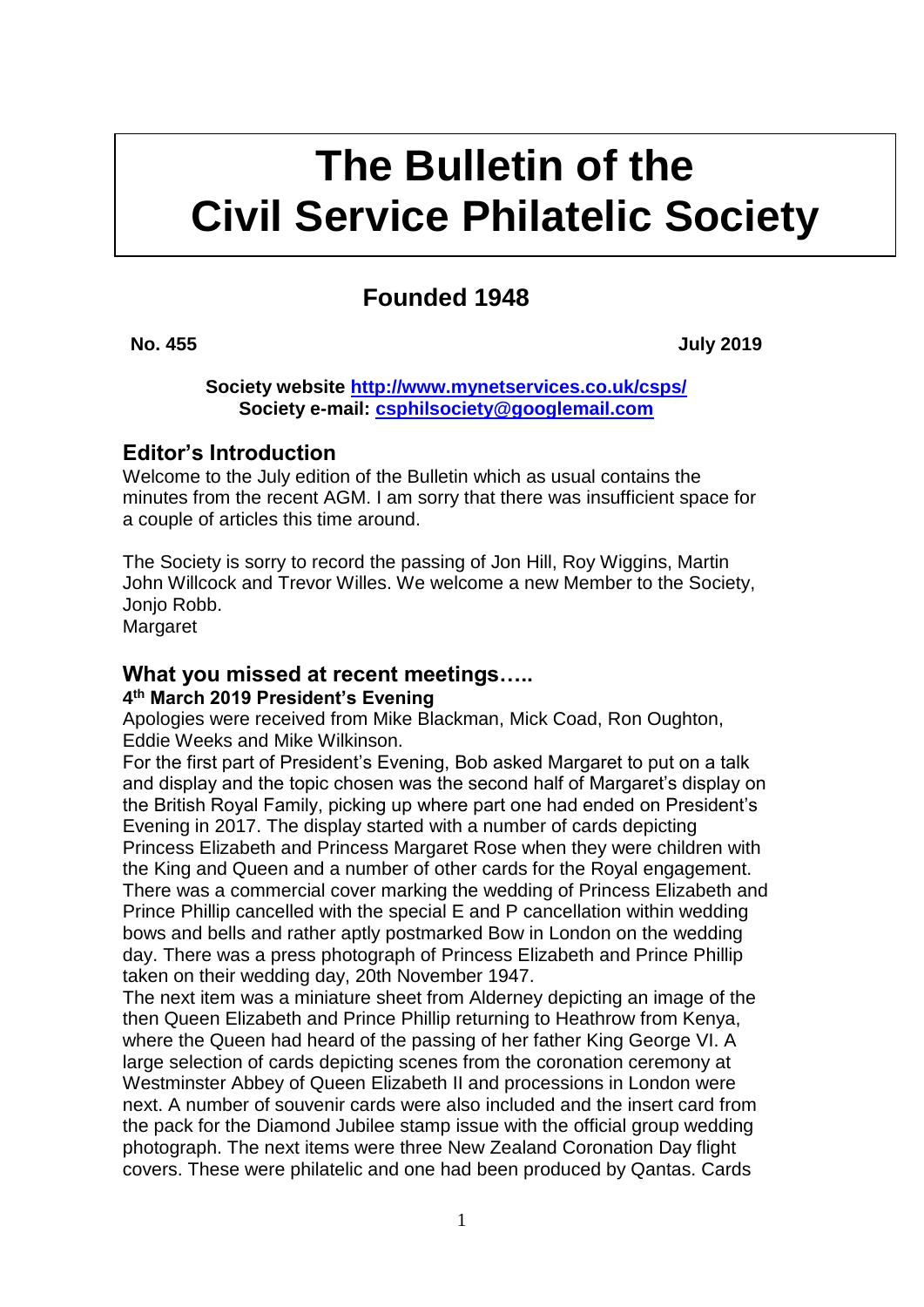of the now traditional balcony scene followed and a cover from Southern Rhodesia to Maidstone that travelled on the royal train with a special postmark and registered cachet dated 2nd July 1953. On the 30th June 1953 Queen Elizabeth, the Queen Mother accompanied by Her Royal Highness Princess Margaret, flew to Southern Rhodesia by Comet airliner to participate at the Rhodes centenary celebrations. The party arrived on the 1st July in Bulawayo. National Postal Museum cards depicting unissued essays for the coronation stamps were next and then a selection of stamps, including those issued in Bahrain, a Coronation Day flight cover and a block of stamps from South Africa. A slogan cancellation 'Long live the Queen' was shown on the first day of issue for the 1/3 coronation stamp and also on a local Kent cover, which Margaret said was posted in Tonbridge to a road near where she lives. A portrait on a postcard of Princess Elizabeth, by Yousuf Karsh and then one of the famous portraits of the Queen from 1956 by Pietro Annigoni, were next. The following items were for the 25th Wedding Anniversary of the Queen and the Duke of Edinburgh and a number of covers were shown including stamps from Great Britain, Jersey and Guernsey. Stamps were issued from all the Commonwealth countries and Margaret selected those from the Turks and Caicos Islands, which were part of the omnibus set and from Aitutaki and the Cook Islands, with sepia photographs on the issued stamps. The Silver Jubilee was marked with a set of four stamps in Great Britain and the presentation pack and a commemorative cover were shown. In 1977 the Queen went on a Silver Jubilee Tour and a cover for this was shown plus examples of the stamps on cover issued by Bermuda and Gibraltar, and the latter are Margaret's favourite for this event. A sheet of labels then followed which were issued in a booklet and Margaret said these had been overprinted for the Daily Mail balloon race in Exeter and an article about them was shown. A cover for the Queen's Silver Jubilee printed for Fettes College Edinburgh was displayed, sold in aid of the Queen's Silver Jubilee appeal to help young people to help others, was shown with the insert sheet. The next milestone was the 25th anniversary of the Coronation and a set of four stamps was issued in Great Britain and these were shown in blocks of four. A number of covers were displayed from the Commonwealth including one each from Saint Lucia, the Republic of Togolaise and Tuvalu, plus stamps from the latter and miniature sheets from the Grenadines of St Vincent and St Vincent. The next items were a selection of postally valid souvenir miniature sheets from Great Britain marking the 25th anniversary of the coronation, issued in a limited edition of 500. PHQ cards for the 60th Birthday set for Her Majesty were next and then items for the ruby wedding anniversary, which was also tied into the 150th Anniversary of Queen Victoria's accession. The miniature sheets from the Grenadines of St Vincent, St Vincent and Tuvalu were shown plus covers from Antigua and Barbados.

PHQ cards of the GB stamps issued for the 40th anniversary of the accession of her Majesty the Queen and also the stamp issue for the golden wedding anniversary in 1997 were shown, plus examples of the golden wedding stamps on cover from New Zealand, 12 November 1997, showing the wedding souvenir program, which Margaret also displayed. She commented that it cost 2/6, so quite an outlay at the time. The Golden Jubilee was marked by Alderney with a miniature sheet, which had been seen earlier in the evening but this time it was on cover with the insert card. Other items for the Golden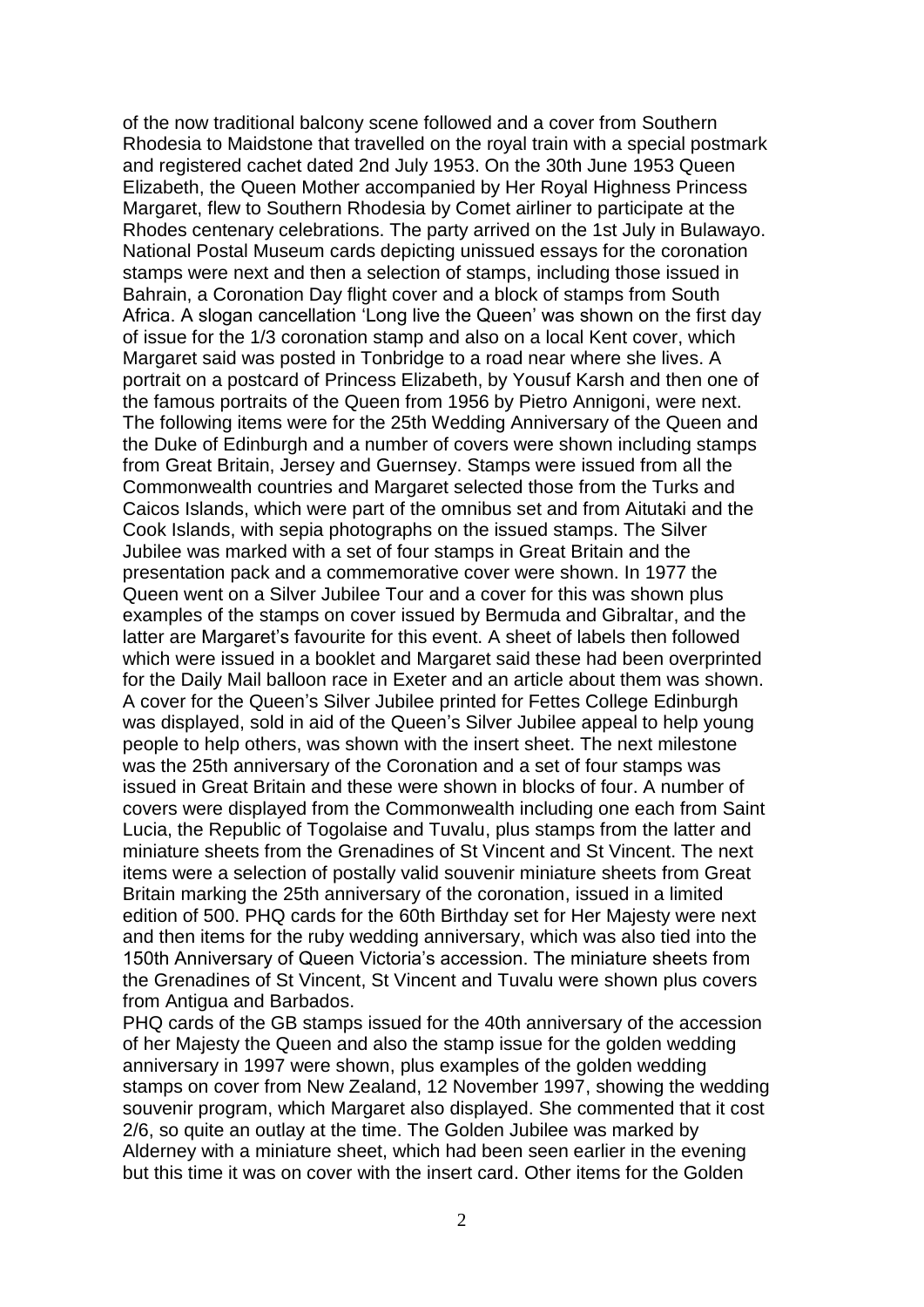Wedding and then PHQ cards of the stamps issued for the 40th anniversary of the accession were displayed and also the stamps from Guernsey. Other items for the Golden Wedding year were shown including two philatelic covers, one of which had been signed by Countess Mountbatten of Burma. The black-and-white photographs to mark the Golden Jubilee Margaret thought were rather plain for the occasion, but Royal Mail did slightly better for the Diamond Jubilee, issuing a miniature sheet and definitive stamps. The Queens Diamond Wedding Anniversary was covered with PHQ cards, issued on 16th October 2007, depicting various scenes from the reign of Her Majesty, the issued stamps and a cover from New Zealand. Diamond Jubilee cards and stamps for Australia were next with the Dorothy Wilding photograph on one and on the second a photograph taken in 2008. A more colourful set was issued in Great Britain to mark the Diamond Jubilee with a mixture of colour and black and white photographs depicting scenes from the Queen's reign. A special amethyst Machin was issued to mark the Queen becoming the longest reigning monarch in Great Britain and a booklet was shown. New Zealand issued holographic stamps depicting the Queen in 1926, in 1936 during childhood and the Royal Wedding of 1947. The two stamp Australian issue was shown and from the Pitcairn Islands, stamps depicting the Queen's hats. Stamps issued for the Queens 90th birthday on 21st April 2016 were next in the presentation pack. The platinum wedding anniversary was included as the issued PHQ cards and Margaret then moved on to the children of the Queen and Prince Phillip. She started with postcards showing Prince Charles and Princess Anne as children and went on to show stamps for milestone events in the lives of the Royal Family. This section started with covers for the Investiture of the Prince of Wales on 1st July 1969, something that Margaret remembers watching on the television and this stamp issue was one of her first sets of stamps.

The first of the royal weddings was between Princess Anne and Captain Mark Phillips in 1973 and the cover depicting the British stamps was shown, followed by a couple of covers depicting the wedding of the Prince of Wales and Lady Diana Spencer on 29th July 1981. Margaret also showed a special British Post Office souvenir book which contained the wedding stamps in a blister pack on the cover. PHQ cards for the wedding of Prince Andrew and Sarah Ferguson were shown plus a cover from Jersey. Prince Edward, the third son and youngest child of her Majesty the Queen and Prince Phillip, married Sophie Rhys Jones on 19th June 1998 and a set of stamps from Gibraltar was shown. In 2005 Prince Charles married Camilla Parker Bowles and a miniature sheet from Great Britain and its presentation pack were shown plus a cover from the Falkland Islands. Another cover showing the issue from Sierra Leone was also shown and then a cover marking the announcement of the engagement of Prince William and Kate Middleton. The latter included one of the memorial stamps for Diana, Princess of Wales. Stamps for the Queen Mother's 80<sup>th</sup> and 85th birthdays were displayed, and the special set issued in Great Britain for her 90th birthday in the presentation pack and on a cover. Queen Elizabeth the Queen Mother reached 100 years of age in the year 2000 and special covers in a limited edition were shown, which had stamp panes from the prestige booklet and the main stamp issue. The miniature sheet showing four generations of the Royal Family to mark the hundredth birthday was shown on cover, a mini sheet from Nauru and also on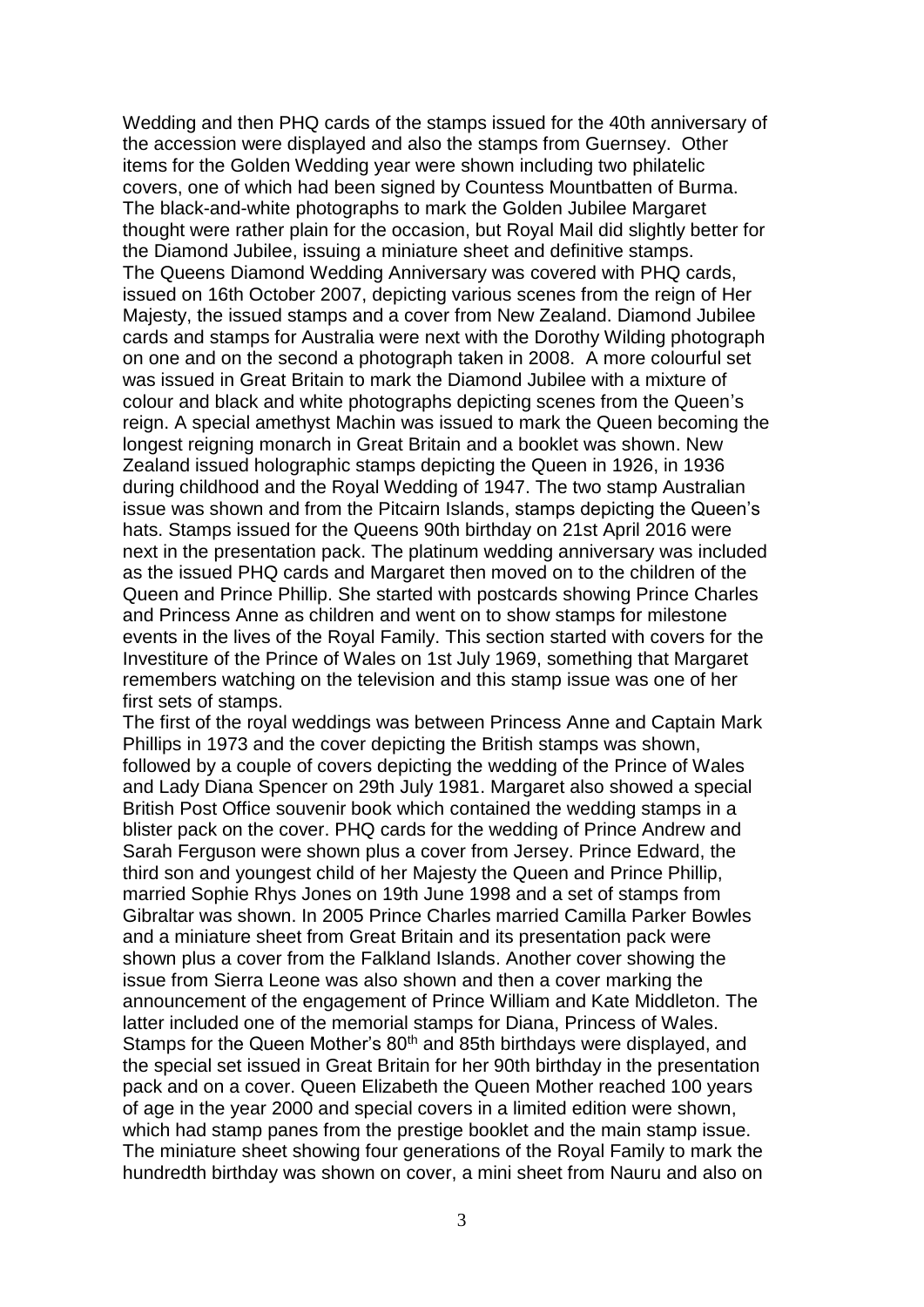cover, and a stamp from Canada. Philatelic covers issued to mark the passing of her Royal Highness Princess Margaret on 15th February 2002 were shown, a memorial cover for the passing of the Queen Mother in 2002 with the specially issued stamps and also for the passing of Diana, Princess of Wales in 1997, although the cover and the stamps were actually issued on 3rd February 1998. Memorial stamps for the Princess of Wales were also shown on cover from the Isle of Man.

To end on a happier note, Margaret showed the wedding issues from GB for the two sons of the Prince of Wales. There was a miniature sheet to mark the weddings of Prince William and Kate Middleton and from Jersey the wedding issue on cover. For Prince Harry, the second son of the Prince of Wales, and his marriage to Megan Markle on 9th May 2018, the miniature sheet in a presentation pack was displayed.

#### **Part 2**

Bob van Goethem's subject for the second half of the evening was mail that had been carried by water and he started with items that had been carried by tide and wind across the North Sea to Norway. He moved on to Tin Can Mail and these items have a lot of cachets, including one called Blilken Bus Post*.* There was seafloor mail from the Bahamas underseas post office at Nassau, from Jersey an amphibious vehicle on a causeway and a small boat on a Benham cover from Barrow in Furness.

The next section was mail carried by small sailing boat, for example the Giltspur Canada to Portugal, a schooner to the Galapagos Islands, the Golden Cashalot, a Polish training ship the Dar Mlodziezy and a cargo ship. There was an image of the Whitby lifeboat and a fishing boat between Lossiemouth and Peterhead.

Next came floating post offices, for example from the USA, the Uncle Sam and the Florida motorboat Santiva followed by the travelling post office in the Seychelles. Canal boats featured next with the canal bus service and the Tivertonian, a horse-drawn barge, and Bob displayed tickets and signatures on cover. Bob moved onto an ocean going tug, the John Ross. Then there was an item that had been on a police motor launch from 1973, one from a US ship and the cruise steamer, Talia, and the MV Shell Explorer, which operated from Teesport.

Items that travelled on the MV Huntington and a cable ship followed and then an item carried on the Waverley paddle steamer, a Lake Lucerne steamer, a small motorboat operating from the Virgin Islands as the post office packet and items from the Royal Yacht Britannia for the Silver Jubilee review of the fleet. Going back to steamers, there were items from the Mississippi Paddle Steamer. Larger ships came next, with mail items from the Cunard Queen Mary and the SS Canberra and a QSMV motor vessel from 1957 which carried 525 passengers. The SS France featured and then other ocean liners, the RMS Aquitania, the MU Brittanic and the Mauritania. Bob then displayed items carried by hovercraft from four different companies. Next was an item which travelled on the Virgin Atlantic Challenger II, which set the record for the fastest crossing in 1986 from the USA to the UK.

The Hydrofoil between Guernsey and Jersey was next and the Isle of Wight catamaran, Our Lady Pamela, on a postcard with cachet. Different types of ship were displayed including survey ships, the Antarctica survey ship HMS Endurance and an Arctic supply vessel from 1972. Ferries were next, both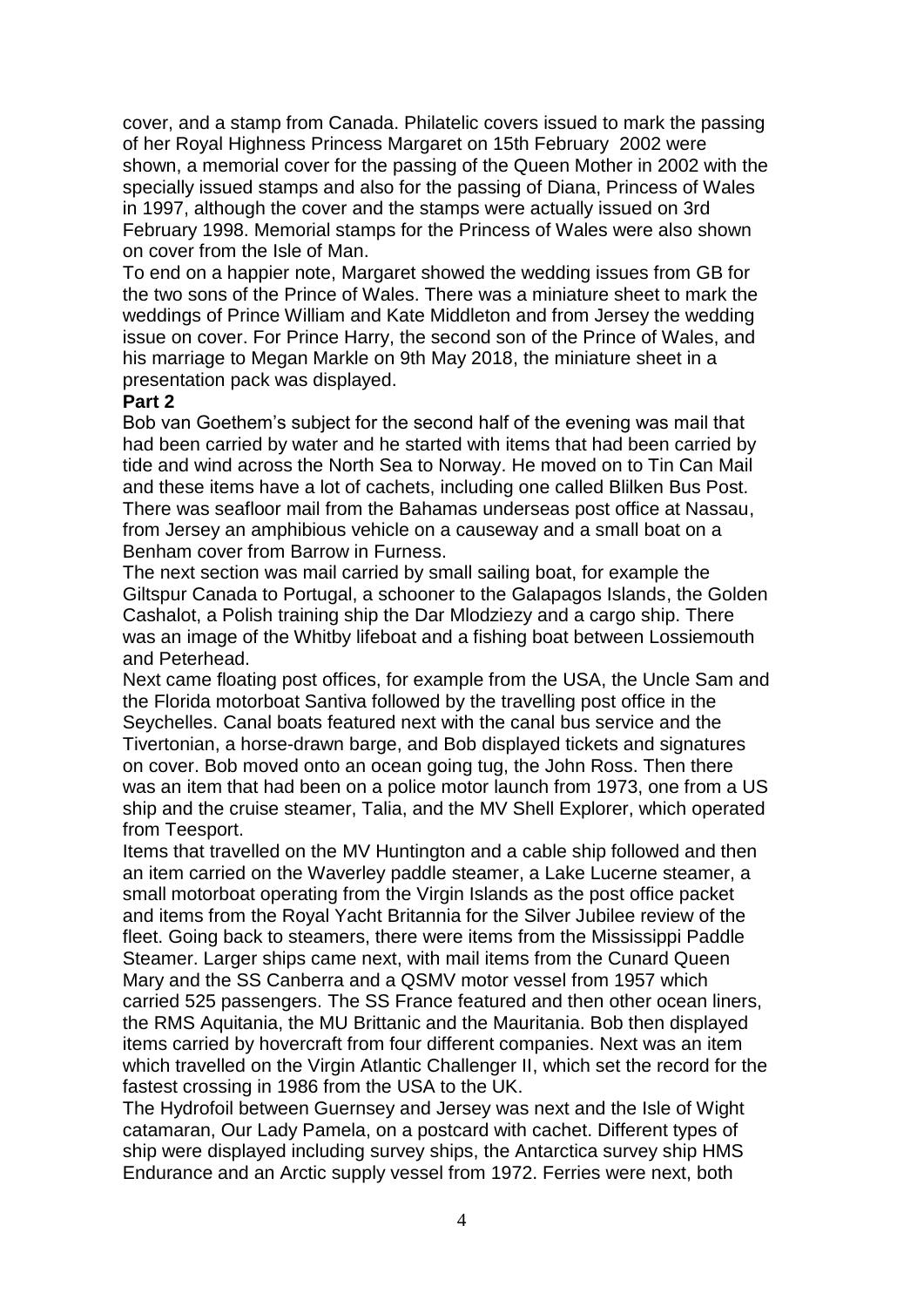Sealink, P&O and trade ferries from Felixstowe and the British Channel Islands ferries. There was an item from the Goodwin lightship and a card and cover from HRMS Homeric. Bob finished off with other hovercraft items, including the Seahawk and official Hovermail from 1962.

#### **1 st April Classic Gibraltar**

A Talk and Display by Bob Higgins

Apologies were received from Mike Blackman, Mick Coad, Ron Oughton and. Mike Wilkinson.

Bob started by explaining that he had worked as an electrical fitter at Chatham Dockyard and went to Gibraltar to help out with work there and was made Honorary Petty Officer. He told us he is a member of the Maidstone and Mid-Kent PS, the Medway PS and the Gibraltar Study Circle. Gibraltar itself is 3 miles long by three quarters of a mile wide and has the only airport which has a road running through the middle of the runway. The road is closed whenever an aircraft is taking off or landing for obvious reasons. Gibraltar is also famous for the rock apes and also some of Admiral Nelson's crew are buried there.

The display started with various postcards showing views of Gibraltar, including those connected with Trafalgar and also a number of ships, plus some depicting Neanderthal Man. Remains of what we now know as Neanderthal Man were in fact first discovered on Gibraltar, but as the remains were hidden away in a museum, this species of mankind is not known as Gibraltar Man.

Bob started the philatelic part of the display with a couple of pre-stamp covers in Spanish including one from 1820 South Roque, Andalusia and Baxa with an eight charge and the Gibraltar arc. Two covers two years apart, the second being 1882, had been sent by the same person, came next. The first stamps used were Great Britain issues, five of them, with either a small or a large G, from 1857 to 1859, and cancelled with the duplex mark A26 to 1885. Between 1859 and 1890 regular British stamps were used, but just 10 of the plates of the penny red were employed and there was also the 2d blue. Bob commented that the 2d blue plate 12 is difficult and he does not have a copy. For the 2½d value there is only one known plate 17, as it was not actually issued for use. There was only one 3d and Bob showed an example of an early 4d. The 6d was the postage rate Gibraltar to Great Britain. Bermuda issues overprinted Gibraltar were employed in 1886 and 1887 with a blue-black overprint and Bob has one of these. The second sterling issue was used between 1886 and 1887 and the third issue with centimos overprints, was issued on 1st August 1889. The centimos was in use again 1889 to 1896 and the overprint has varieties. Bob also showed a selection of specimen stamps. The last issue was sterling, as the centimos was dropped and a block with a small I was shown. Bob said that his display had moved into blocks and plate numbers at this time and a number of plate numbers were displayed. There are two parts to the island of Gibraltar, above the dockyard which was covered by the Southern District Post Office and the second is Gibraltar City and the latter had a different cancellation. The display continued with postmarks on more recent stamps, for example the 1937 Coronation issue and the anniversary issue for Winston Churchill. Registered letters from 1899 featured and Bob explained that he still has work to do here and would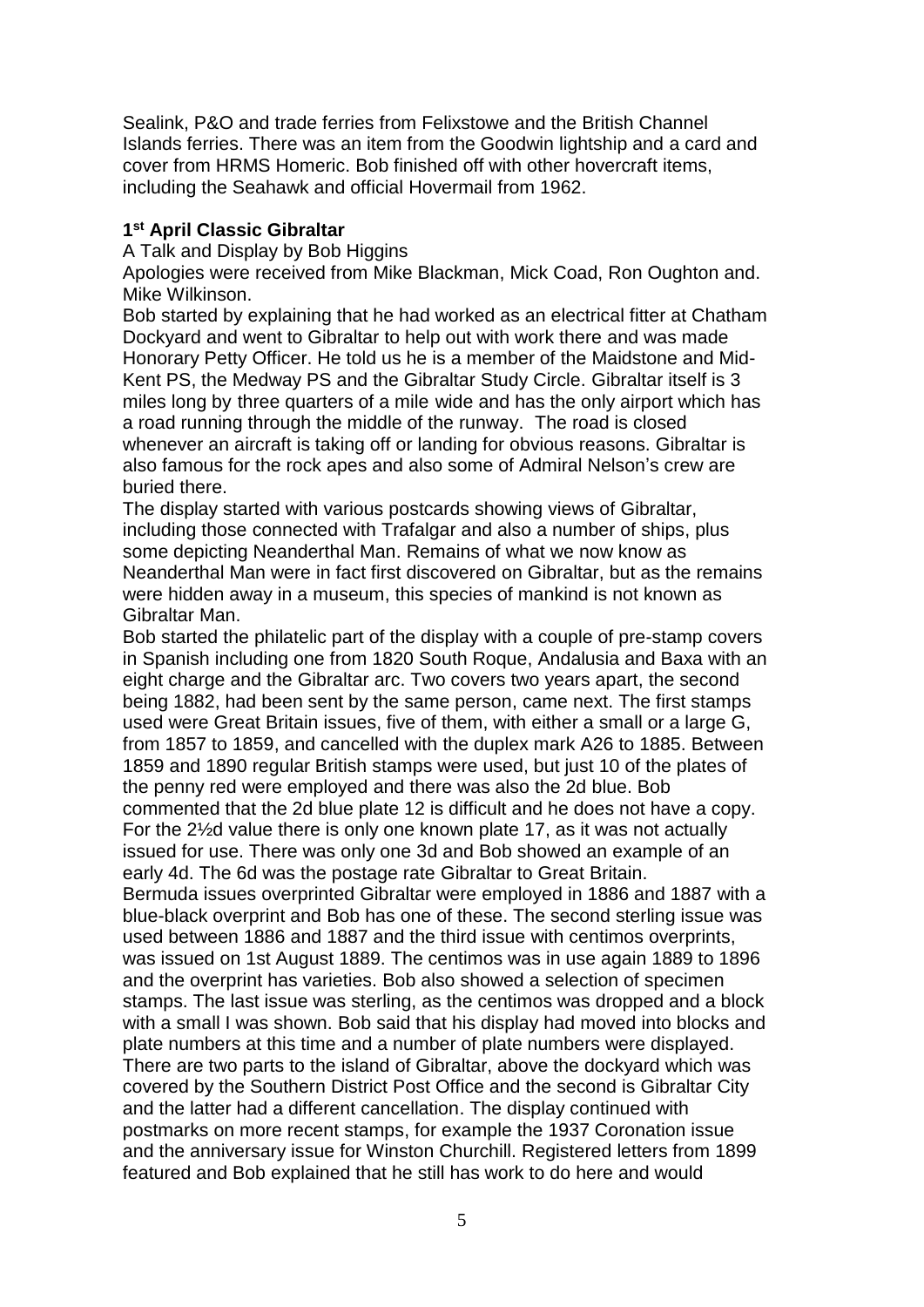welcome advice on how to display these. He just shows the cover plus a photocopy of the reverse on the sheet and has been told to put the cover at the top of the sheet, but this then makes it top heavy. He then went on to show a number of postcards which have two ½ d stamps affixed for the rate and these are quite rare.

There were sub-post offices in Morocco which came under the Gibraltar post office and so used Gibraltar stamps. These were based in Casablanca, Rabat, Mogador, Saffi, Tangier and Tetuan. The currency had reverted back to sterling although the Spanish currency was still used in Morocco, so there are overprints and Bob also displayed a specimen set. The stamps were printed by the Gibraltar Chronicle newspaper but also in London, so there are varieties on the Morocco issues. Postal stationary, newspaper wrappers and a postal stationary card were displayed. On one of these wording reads Agency and not Agencies. It is thought that the consul had made his own cards and therefore used the different spelling.

Edward VII stamps were issued in 1903 and the first set was shown as a specimen issue. This 1903 set lasted for a year with Crown CA watermark. The overprints from 1903 to 1905 Morocco Agencies were shown. In 1904 the stamps were reissued with the multiple crown watermark. The green stamp is actually light blue as there was a colour tone on the re-issue. A postcard from 31<sup>st</sup> July 1890 had an error with the date slug in the cancel so it read 1806.

#### **Part 2**

The second half of the evening started with the 1912 George V issue and the green stamps were printed in Germany, but then WWI came and these stopped rather obviously. George V's first issue was shown and specimens including blocks. The second issue with shades was shown but why some stamps sheets have one line and others two in the margin is uncertain. Different plate numbers were shown and the green black stamp with alongside the green and brown, which is not listed in Gibbons but there are plenty around. The pictorial sets have two perfs,13.5 and 14.

Next was an Italian military propaganda card showing Gibraltar and the Bay issued to the Italian forces. Bob does not know very much about this card but after the meeting, Margaret was able to find out some more information from one of our Members, John Davies, and this is included later in the bulletin. From George VI came the Coronation set and the pictorial set, with plates 1A, B and D. Again, there are things to look out for, different perforations, sideways watermark and upright watermark. The 2d has different perforations and sideways watermark and we were told the perf 13 is rarer because it was only used in machines. The 2d has the ape on the rock variety but Bob explained that for his collection he likes to be able to see the varieties clearly and easily. A variety with a mark above the rock is not listed. The 1947 issue had different colours for the 3d to 5d values and more varieties with rose and carmine colourings. An example of the bird on the memorial was shown and you can see the print is higher with a colour shift if you look at the rock. Commemoratives were displayed with blocks of the silver wedding and also the victory issue. The next items for Queen Elizabeth II included the first set, which is the same as the issue for George VI, hence the Edward crown watermark. A piece of a coil was shown with the join and corner blocks which included a doubling of LTA and a double sea wall. From 1954 was an overprint for the Royal Visit and from the 1964 Shakespeare set, there is a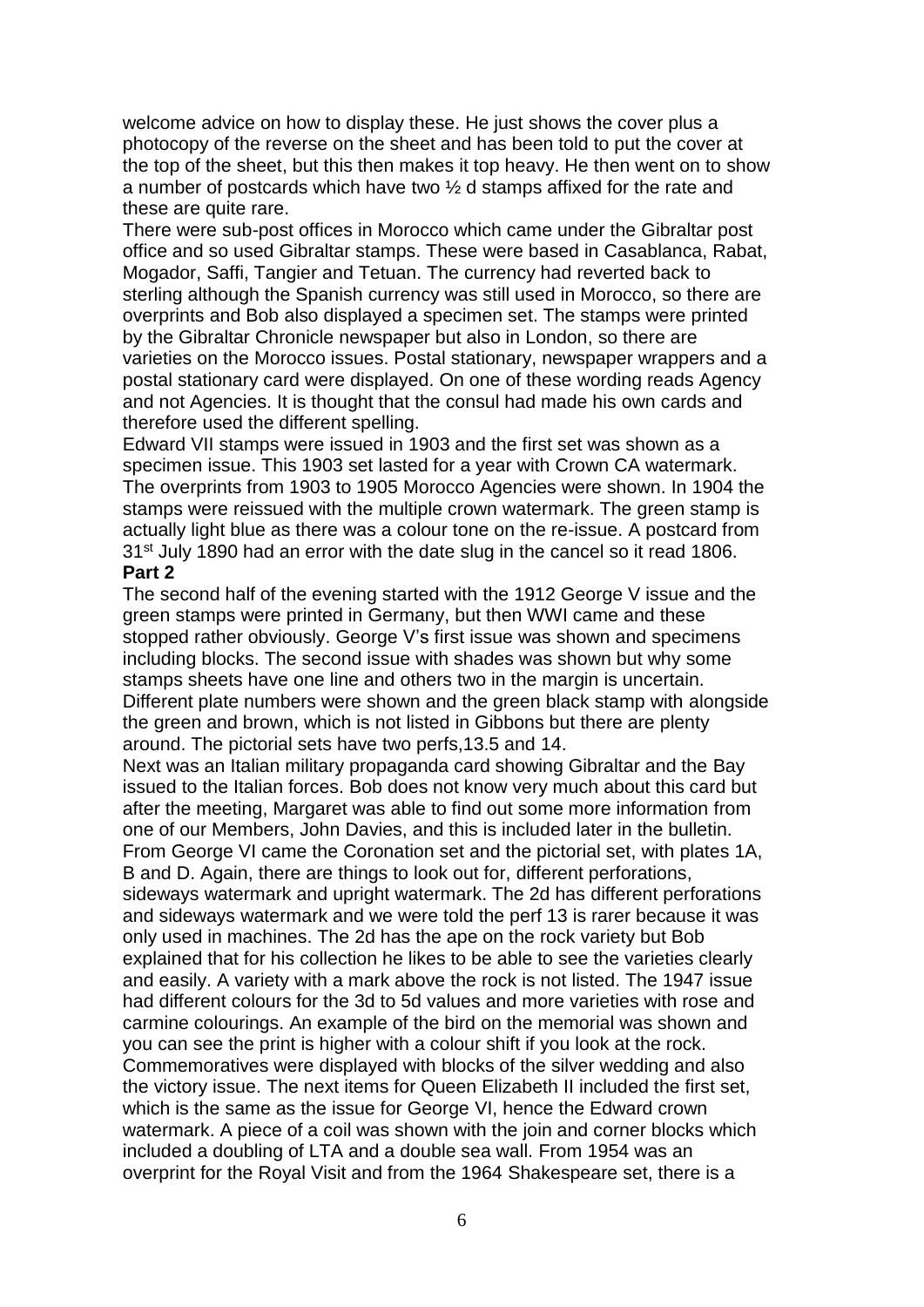scratch on the face and a retouch over 1964. Varieties on the first set including dots, an earring and on the 1d a crack in the wall caused by a retouch, and a break in the 3. Different colours on covers were displayed, here meaning the colour of the image of the Queen. The 6d has the variety with no full stop.

The International Cooperation year issue was next and the green and mauve are the opposite way round on half of the stamps compared to other issues. Bob asks, is this a printing error? The Churchill commemoratives were next and the first Christmas set from 1967, which has one variety. For the Armed Forces eight sets were issued for the regiments that served and Bob has just a few. The bibliography was written over the gum which means it is lost on using and mounting. Finally, Spain still claims the Rock for itself and the last sheet of the display was a Spanish issue from 1969 which consisted of a cover and the stamps making this every point.

The vote of thanks was given by Margaret Emerson for a very enjoyable evening and members showed their appreciation in the usual manner. There was a lot of discussion and keen viewing of the material after both halves. Bob had endured a horrendous journey by train to the meeting, due to issues on the railway line, so we were doubly grateful for his attendance.

#### **The Italian Forces postcard of Gibraltar - Italian Propaganda postcard**

I am indebted to John Davies for unravelling this mystery for our April speaker. The Italians produced many types of illustrated Forces postcards including maps. Some were for propaganda purposes and other for general information. The main inscription is Postcard for the Armed Forces and (postage) free for usage in Italy and the colonies. The small imprinted inscription indicates that it was produced by the office for overseas propaganda.

The soldier sending this item indicates his unit and the cachet applied confirms it. It is written from Cuneo on 22nd August 1942. The XX is the fascist year which begins in October. Viareggio is within the province of Lucca.

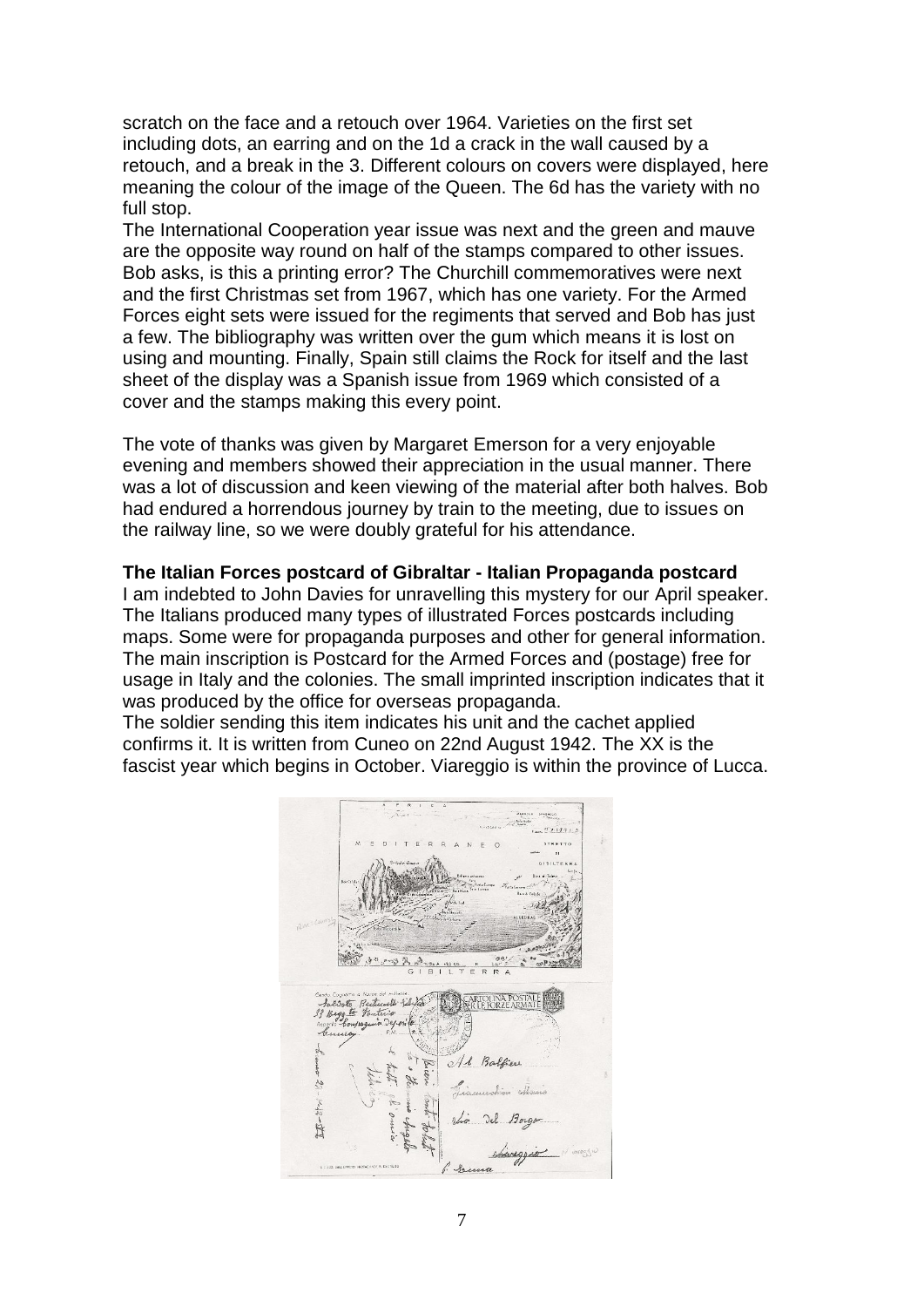The subject of such postal stationery is a big one as it began way back in 1911 during the Italio-Turkish war. Different designs were used during the First World War, Ethiopia, Albania, Italian East Africa and in the Second World War. On top of the postal stationery cards, letters sheets were also available from 1941. Also, outside this field, postal stationery was issued for the Austrian occupation of Vieneto (1918) as well as Trento, Trieste and Dalmazia.

#### **13th May 2019 Israel**

#### A Talk and Display by John Corderoy

Apologies were received from Paul Harris, Ron Oughton and Mike Wilkinson. The Society was pleased to welcome John and Monica back to the Society. John explained to the Secretary before the display started that he has been collecting Israeli material for 68 years.

He started his display by explaining that Israel was formed in 1948. Great Britain had a mandate for Palestine and there were a number of Jewish terrorist groups. The make-up of the region meant that Jews were either side of Arab states. The Balfour Declaration stated that there would be a Jewish homeland and this was to be Palestine. An Arab War was fought in 1948 and 1949.

The first issues of Israel were issued before the state of Israel existed. John explained at this point, that it is important to collect all Israeli stamps with the tabs attached and in some cases the tabs are actually bigger than the stamps themselves. During the 1948 Arab War there was no actual name for the country, as the state of Israel as mentioned, did not actually exist and so the first issues state Hebrew Post on the stamps in Hebrew, Dora Irving. It is claimed, rather dubiously, that a lot of the people were illiterate and not good with numbers so tabs were put on the stamps, but another school of thought is that they did not wish to waste paper. John then went on to describe the calendar used in the state of Israel and the fact that the Jewish New Year can fall on a variety of dates in August or September, which was illustrated by the Jewish New Year issues which are produced. The calendar is based on lunar months and can vary in length from 353, 354, 355, 383, 384, or 385 days. [Leap years](https://www.timeanddate.com/date/jewish-leap-year.html) have an extra month, amounting to 384 days for that year, and a leap month is added every 2 to 3 years, or 7 times in a 19-year cycle. The actual year date is also different from the Gregorian Calendar to add further confusion, for example year 5715 in the Hebrew world equates to 1954. The display continued with a selection of issues which John highlighted as he went through to illustrate points. The national flag was adopted in 1949 and there was a first anniversary issue. A registered censored cover to France dated 27th November to Tel Aviv, which became the capital having formally been Jaffa, was next. We were told that Jerusalem as a city is half Arab. There were issues of coin stamps and these have a smaller tab, issued in 1950 to 1954 and the third issue was shown as booklet panes. In common with many countries, there was a UPU issue, made in 1951, and in

1952 came John's favourite Israeli issue showing the Menorah dated 27<sup>th</sup> February 1952 and the display included the stamp on piece. A custom item to Prague followed and a national stamp. In 1952 a set was issued for the fourth anniversary of independence and another issue commemorated the death of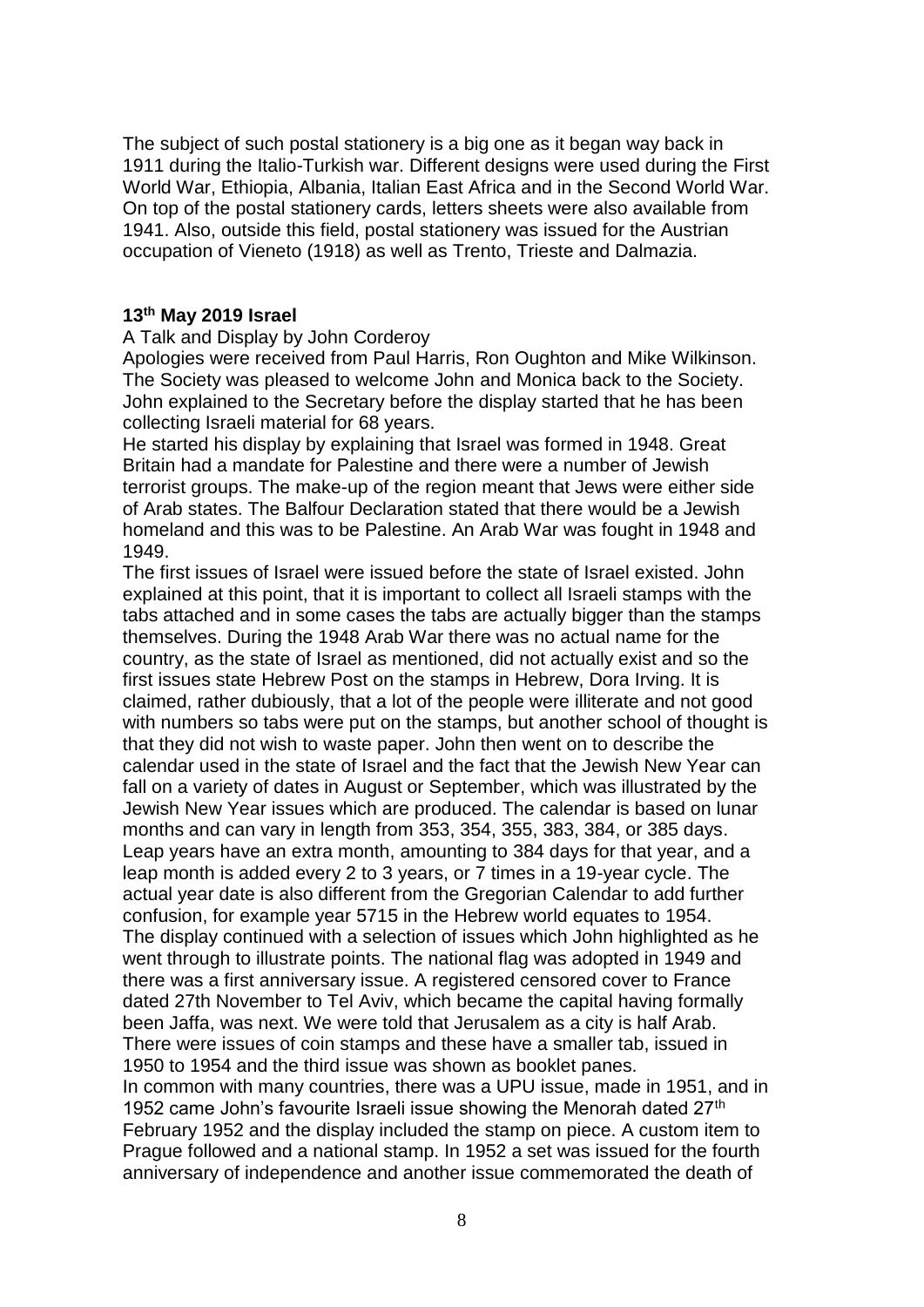the first president. This was followed by a set marking the  $70<sup>th</sup>$  anniversary of the immigration organisation. Jews were smuggled into Israel. An issue for mobilisation in World War II was shown, another new year issue depicting the Twelve Tribes of Israel which has a watermark. A few aerogrammes were shown and the Einstein commemorative issue of 1956. The Institute of Technology was depicted on another issue, the defence fund emblem issued 1<sup>st</sup> January 1957, stamps marking the first flight to Brazil and then a New Year issue falling on 4<sup>th</sup> September. Another set for the Twelve Tribes of Israel was shown but John commented that, rather oddly, the set only contains seven stamps. It has no watermark and is quite expensive. The first BEA flight in 1957 to London and a set for the first Israeli international stamp exhibition were next, and sets for the navy, the tenth anniversary of the declaration of human rights, winter and the 50<sup>th</sup> anniversary of Tel Aviv. The next issue was for the 75<sup>th</sup> anniversary of settlement, followed by World Refugee Year and the 12<sup>th</sup> anniversary of independence. There was an issue for the inauguration of the first Israeli atomic reactor,  $6<sup>th</sup>$  July 1960 and John commented that we often forget that Israel has a nuclear capability. A miniature sheet for the national stamp exhibition depicts a copper etching with the stamp in the middle of a massive printing area. There was a cover from a mobile post office. The founder of the immigration movement was shown, zodiac signs, the 13<sup>th</sup> anniversary of Israel, an International Congress, and an issue for the 25th anniversary of the Israeli Philharmonic Orchestra. Forestation achievement was depicted, Eilat which was on land gained in the first Arab War and gave entry to the Red Sea, independence day, Heroes and Martyrs' day and the issue for the 80th anniversary in 1962 of Rosh Pinna. There are numerous issues which depict quotations from the Jewish Bible and items of Jewish history and the next New Year issue shown had quotations from the prophet Isaiah. El Al the Israeli airline was commemorated and an airmail item was shown. The next item was the for the 25<sup>th</sup> Anniversary of the stockade and tower settlements, followed by an independence anniversary issue and one for the centenary of the Hebrew Press, issued in 1963. Another Jewish New Year issue followed, then sets for national insurance, the Tokyo Olympics and the next Jewish New Year issue. A first day cover of the Year of Blockade Runners issue was shown and civic arms stamps, including uncut booklet sheets. These panes are printed tête-bêche and this means it is not possible to have tabs as well.

#### **Part two**

This started with eight blocks from the definitive agriculture set and John commented that it pays to know your subject and you can get good deals at stamp fairs, as he managed to obtain all the blocks for a very reasonable price. The next issues displayed depicted the capture of the fortress by the Romans and two sets of arms stamps. The Jewish New Year issue marking the creation was dated the 7<sup>th</sup> September. There was a registered cover to Hounslow and a stamp day issue and museum exhibits. The next items were for the Jewish New Year, an issue for road safety and one for the 18th anniversary of independence. A set of butterflies and moths followed, Israeli ports and the military aircraft used in the six Arab Wars. Victory in the Arab-Israeli War in 1967 was featured on a stamp issue and then the next set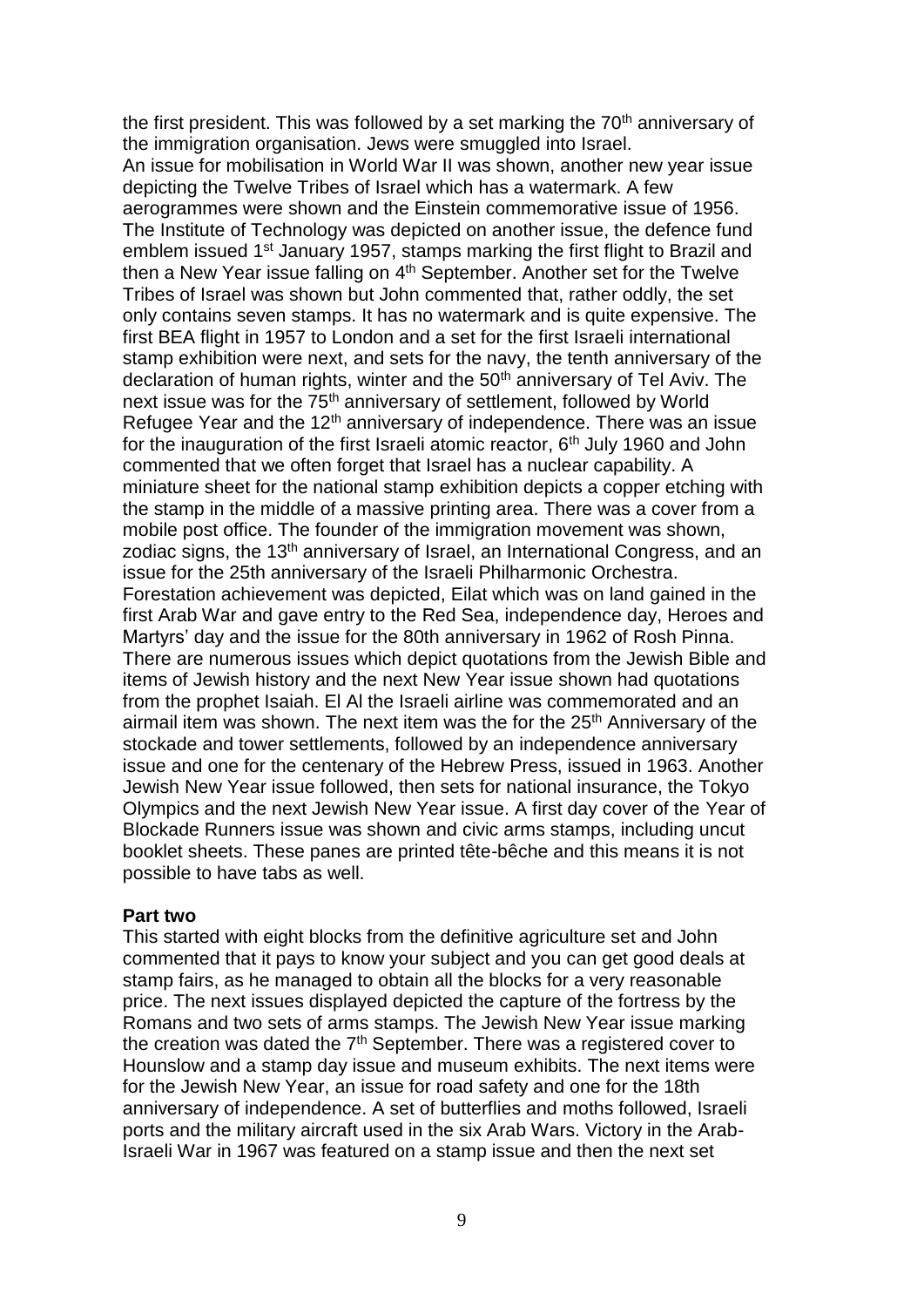showed scrolls of the Torah. The 50th anniversary of the Balfour Declaration was marked by another set.

Israeli nature reserves and a set showing exports from the country such as eggs, art, craft, fruit and textiles followed. An item between Haifa and Germany, which was undeliverable was kept for 6 days as per regulations and this was denoted by a 6 in the triangular cachet. The next issue was for the stamp exhibition and then the Jewish New Year. Israeli ports were shown including Eilat, a set of arms and a stamp issue for the eighth Maccabiah Games, which are held in Israel every four years as the Olympics, but all the competitors are Jewish. Great Britain won the 4 x 400 m relay. The next issue shown depicted the Great Flood, which John commented we all remember with Noah's Ark, then nature preservation and a cover with a quotation by the Prime Minister. The new year was marked by synagogues and was followed by an issue of paintings in the Tel Aviv Museum. Nature reserves, the games again and the independence day issue with the Gates of Jerusalem were next and then an issue marking the Feast of Weeks and then another for the Feast of Tabernacles. Then came an issue for Jewish rights and one for the Passover, again something John said we would all be familiar with. This showed Jethro's tomb and for the first time, there was Arabic script on the tab. Then the Holy Ark, the Festival of Life, children's drawings and Chagall Hadassah windows were shown. John said these are stunning and he has seen a few. Independence Day was again marked, this time by a set depicting the signing of the declaration and there was a cover from the Jerusalem International Stamp Show, Jerusalem 1979. It has a red cachet and an international stamp, but was postponed due to the war. Jewish art, environmental issues, pioneers of construction, matriarchs in the Bible, Red Sea shells, historical items and fallen soldiers also featured on stamp issues. Protected wildflowers and technical achievements including the use of desalination, were also shown as stamp issues. In 1979 a Nazi death anniversary set was issued, one for the Jewish Brigade and another for signatories of the Egyptian-Israeli peace treaty, depicting the Wailing Wall. Another new year issue, a further childrens' issue and a heroes set were displayed. The next new year issue depicted Moses, there was then a set of roses and two sets of trees of the Holy Land, with an Israeli Art issue bringing the display to a close.

The vote of thanks was given by Margaret Emerson and members showed their appreciation in the usual manner. Margaret commented that all the sheets were hand written album pages, selected to make a very informative talk and display.

# **Postal History and Postmarks Recent Postmarks**

Firstly, some inkjet marks and it may seem strange that as Royal Mail issues religious and secular stamps at Christmas in alternating years, that they issue a slogan reading Happy Easter. I must say though, that I have no qualms with it all. The two examples below are from Medway Mail Centre on the left and South Midlands to the right. The latter clearly had a printing issue.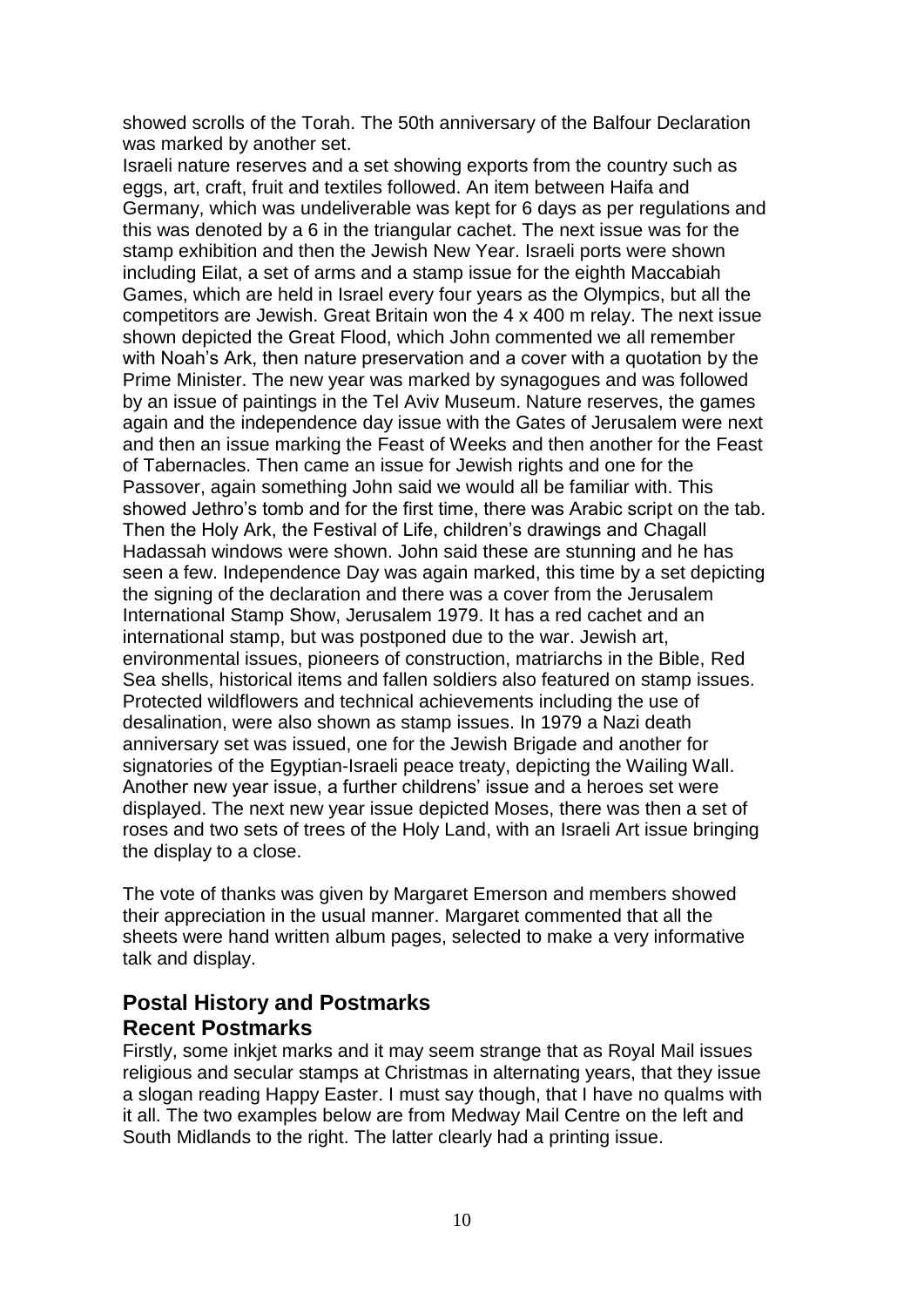

The Inkjet below is from the Jubilee Mail Centre and dated 8th April and reads Royal Mail supporting youth mental heallth with ACTION FOR CHILDREN.



Also from April, this time  $5<sup>th</sup>$  and applied at Nottingham Mail Centre, is a slogan marking World Health Day on 7<sup>th</sup> April. The next example is the same slogan from Chester and North Wales, dated 4<sup>th</sup> April, but as it was on the reverse of the envelope, the stamp received a heavy biro cancellation, as shown**.**



# **GB stamp programme for the rest of 2019**

| 9 <sup>th</sup> July:     | <b>Curious Customs</b>  |  |  |  |  |
|---------------------------|-------------------------|--|--|--|--|
| 13th August:              | <b>Forests</b>          |  |  |  |  |
| 19th September:           | <b>Royal Navy Ships</b> |  |  |  |  |
| October:                  | To be announced         |  |  |  |  |
| 5 <sup>th</sup> November: | Christmas               |  |  |  |  |

#### **Guernsey Post**

In February at the time of Stampex, Guernsey Post issued a new set of Post and Go stamps marking the 50th Anniversary of The Guernsey Old Car Club. The cars featured are: 1898 Delahaye Type 2 Limousine,1911 Delage Type X Coupe de l'Auto, 1936 Riley Kestre, 1952 Bentley Mk.VI,1956 Triumph TR3 and the 1966 Morris Minor 1000 Estate. The GB series of special issues appears to have come to an end.

#### **Jersey Post stamp programme July 2019**

Four stamps and a miniature sheet commemorating 50 years since the investiture of HRH The Prince of Wales were due to be issued by Jersey Post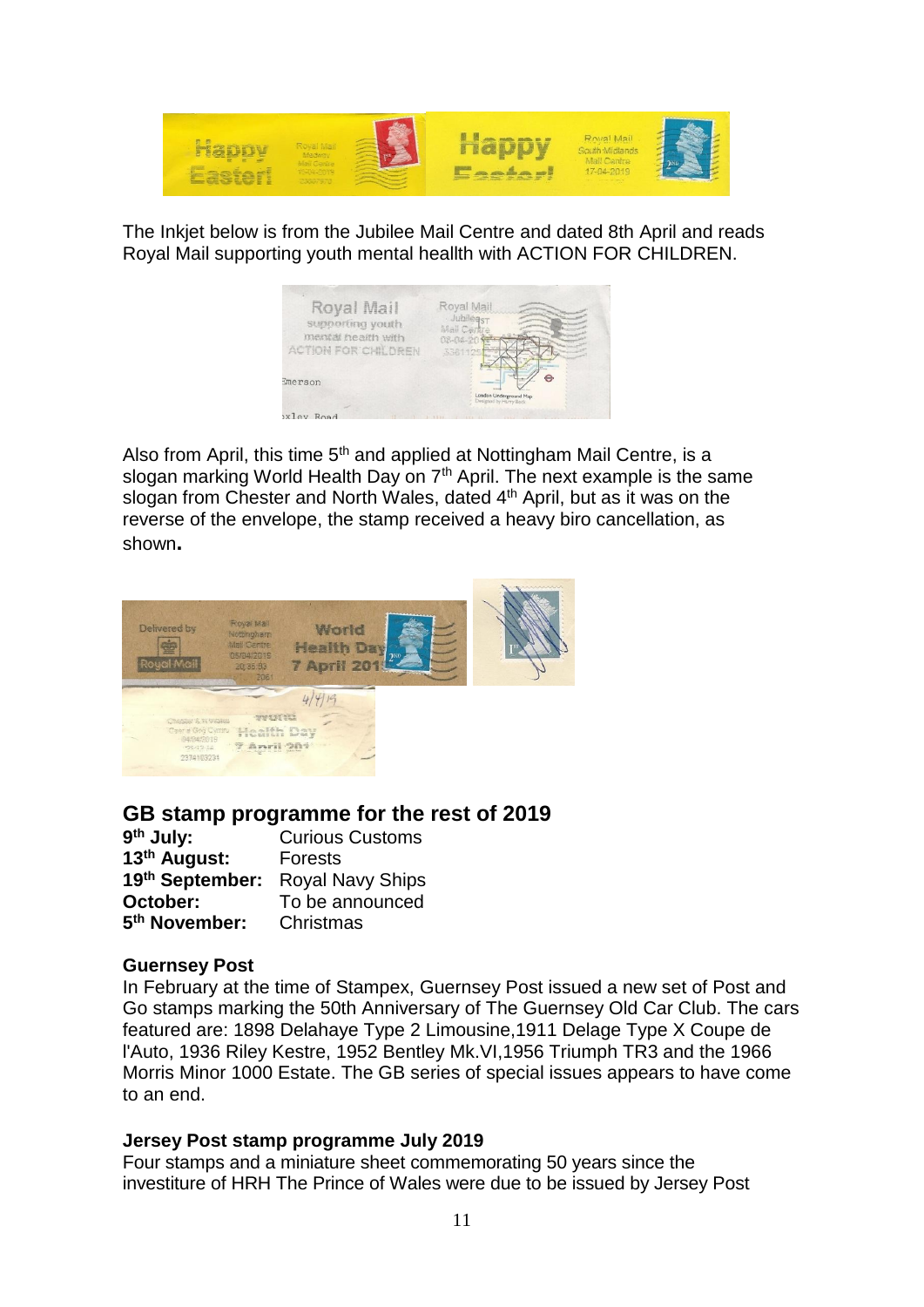on 1 July 2019. Designed by Andrew Robinson, the stamps feature photographs taken during the investiture ceremony. HRH Prince Charles was created Prince of Wales on July 26<sup>th</sup> 1958, however HM Queen Elizabeth II, decided Prince Charles should not be invested until he truly understood the weight of the responsibility. On 1<sup>st</sup> July 1969, aged 20, and after learning the Welsh language and studying Welsh culture, Prince Charles was invested at Caernarfon Castle, with over 4,000 guests in attendance. *Information courtesy of Jersey Post*.

This means Margaret will have another Royal issue to add to her collection.

#### **First Transatlantic flight marked by An Post new issue**

The centenary of the first non-stop transatlantic flight made by British airmen Alcock and Brown was marked by a stamp issued by An Post, the Postal service in Ireland, on 13<sup>th</sup> June. The stamp is an NVI with a W printed and it costs €1.70, the W standing for the world rate from Ireland. They flew in a modified First World War Vickers Vimy bomber from St John's Newfoundland to Clifden, Connemara, County Galway, which is depicted on the stamp.

# **MINUTES OF THE ANNUAL GENERAL MEETING**

# **HELD AT BUSH HOUSE MONDAY 3rd June 2019**

## **1. APOLOGIES FOR ABSENCE**

These were received from Kathleen Byford, Mick Coad, Ron Oughton, Rob Robson and Mike Wilkinson.

## **2. MINUTES OF THE 2018 AGM**

Acceptance proposed by Mike Thatcher, seconded by Steve Daniels and agreed nem con.

# **3. PRESIDENT'S REPORT 2018/2019**

Welcome to the 2019 AGM.

Without the Council, now consisting of only four members, we would not be a viable society. I'm delighted and very thankful for the considerable time and effort they have expended on behalf of the Society and their continued support of me as president. Our Secretary, when not editing and producing the Bulletin finds time to arrange the programme for the year, meeting and greeting visiting speakers and arranging their passes for Bush House.

The Bulletin is our contact with you the membership. Each issue carries in-depth reports of the displays and talks by visiting speakers and also what goes on during the Members' evenings, when members are encouraged to bring along something mostly connected with philately, but on the occasional evening, maybe any nonstamp related subject. Remember also that subject to editorial agreement and space, the editor will accept small advertisements of members wants, or contact with other members sharing a common interest.

The Treasurer has the task of balancing the books. Unlike the Chancellor he is unable to add or increase a tax to help with the expenses of the Society. Our bank balance in the distant past used to give us a measure of support from interest on the account. As this disappeared many years ago, never to reappear, the Society relies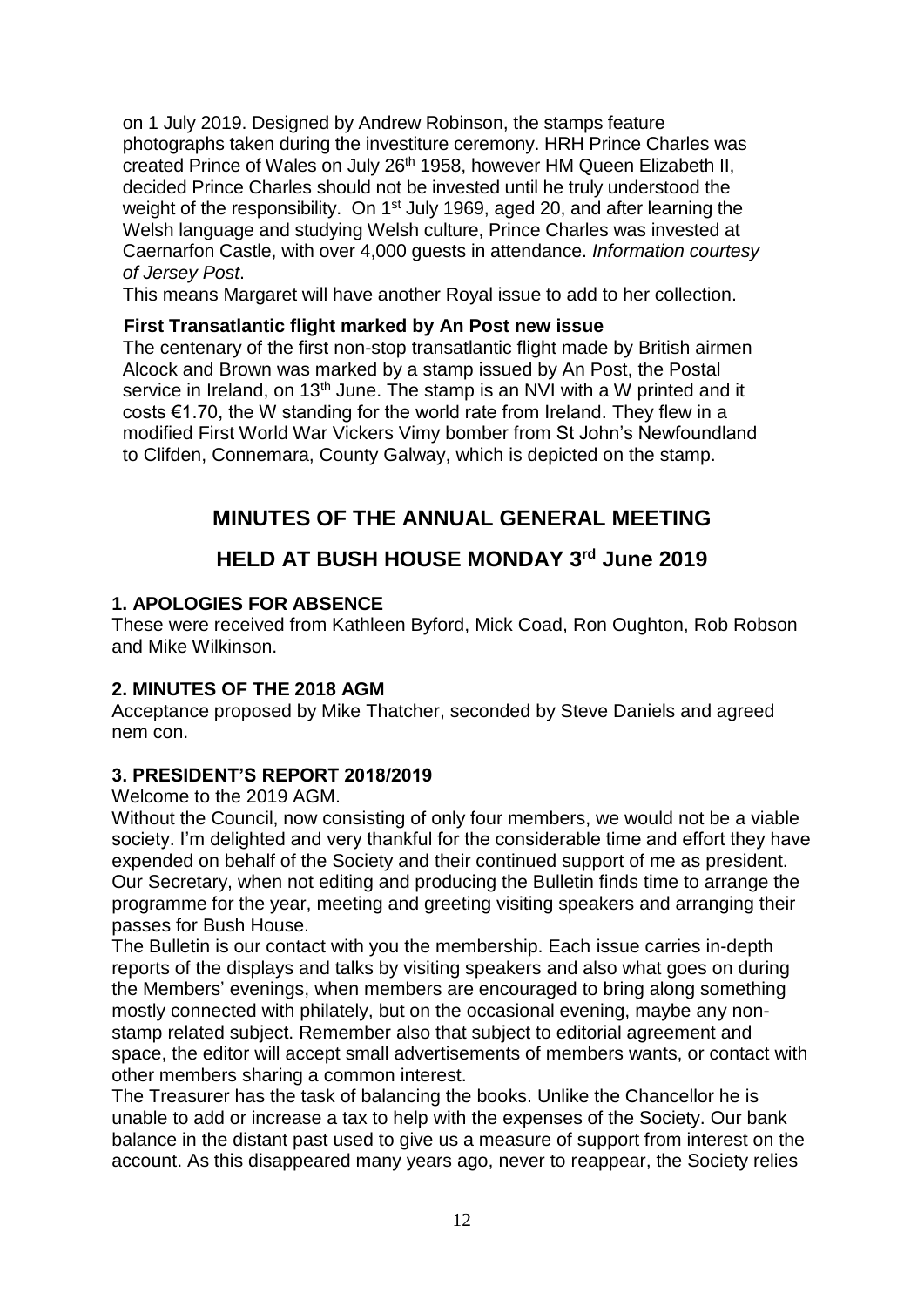on the commission received from the Exchange Branch. The residue after paying the postage charges is passed to the Treasurer.

Our fourth member is rarely seen or heard but continues to carry out a very important and popular function, that of postal auctioneer and a much appreciated service to members. This also contributes to the total income of the Society. Thank you to all those members who support the auction by submitting lots and to the members who bid on those lots.

All of us on the council wish you a happy collecting new year.

I am willing to stand for re-election as president for another year.

## **Robert (Bob) van Goethem, President**

# **4. CHIEF EXCHANGE BRANCH SUPERINTENDENT'S REPORT 2018/2019**

Eight packets, each close to the £600 insurance limit, were put out over the year. Two contained foreign books only. This was the first time since the closure of the separate foreign / spacefiller section. Normally I do not have enough books for a complete packet, and I have resorted to putting a small number in to the GB /CW packets. Because we are now a totally postal service, vendors are already enjoying a long wait before getting a return on their time and expenditure. I reasoned that I could not justify holding foreign books until I had enough for a separate packet. Payments so far received from packets in circuit show a slightly higher level of sales. This means an increase in commission from which all the incurred postages are paid. Up to now this in some cases has not been possible. This coming year may be better.

In order to encourage higher sales, the packet total value is increased to £700. Some packets have been started at this new limit. This may reduce the number of packets, but at the same time will reduce the overall burden (for the year) of posting the packet. The second class SP (small parcel) has a weight limit of 2 kg, but we're unlikely to reach that limit even with extra books. Hopefully the increased number of books will add interest and help to reduce the inevitable nil returns without unduly lengthening circulation times. Reducing the number of circulating packets will hopefully also reduce 'bunching' where a member receives more than one packet at a time. To give as many as possible a chance to be at the earliest part of the circulation I start each packet with a different member. Where there is an easy hand on, I will keep this arrangement in being. At this time I'm holding a very few books, too few for a complete £700 packet.

To the vendors, who have with their time and effort supported the Exchange Branch with books, I give my sincere thanks. Also to the members for taking the packets in the expectation of finding something of interest therein. I understand how disappointing it can be having to send in a nil return. I hope that does not often happen. Thanks also for passing the packets around, with all the problems that this entails. At least with fewer, larger packets this will be slightly reduced.

I will continue to provide a service to all Exchange Branch members.

I wish you all a better collecting year. I am willing to stand again for CEBS.

## **Robert (Bob) van Goethem**

Acceptance proposed by Paul Harris, seconded by Mike Thatcher and agreed nem con.

## **5. MEMBERSHIP AND RECRUITMENT SECRETARY'S REPORT 2018/2019**

Only one new member (welcome Kathleen Byford) this year, so the overall decline in membership continues.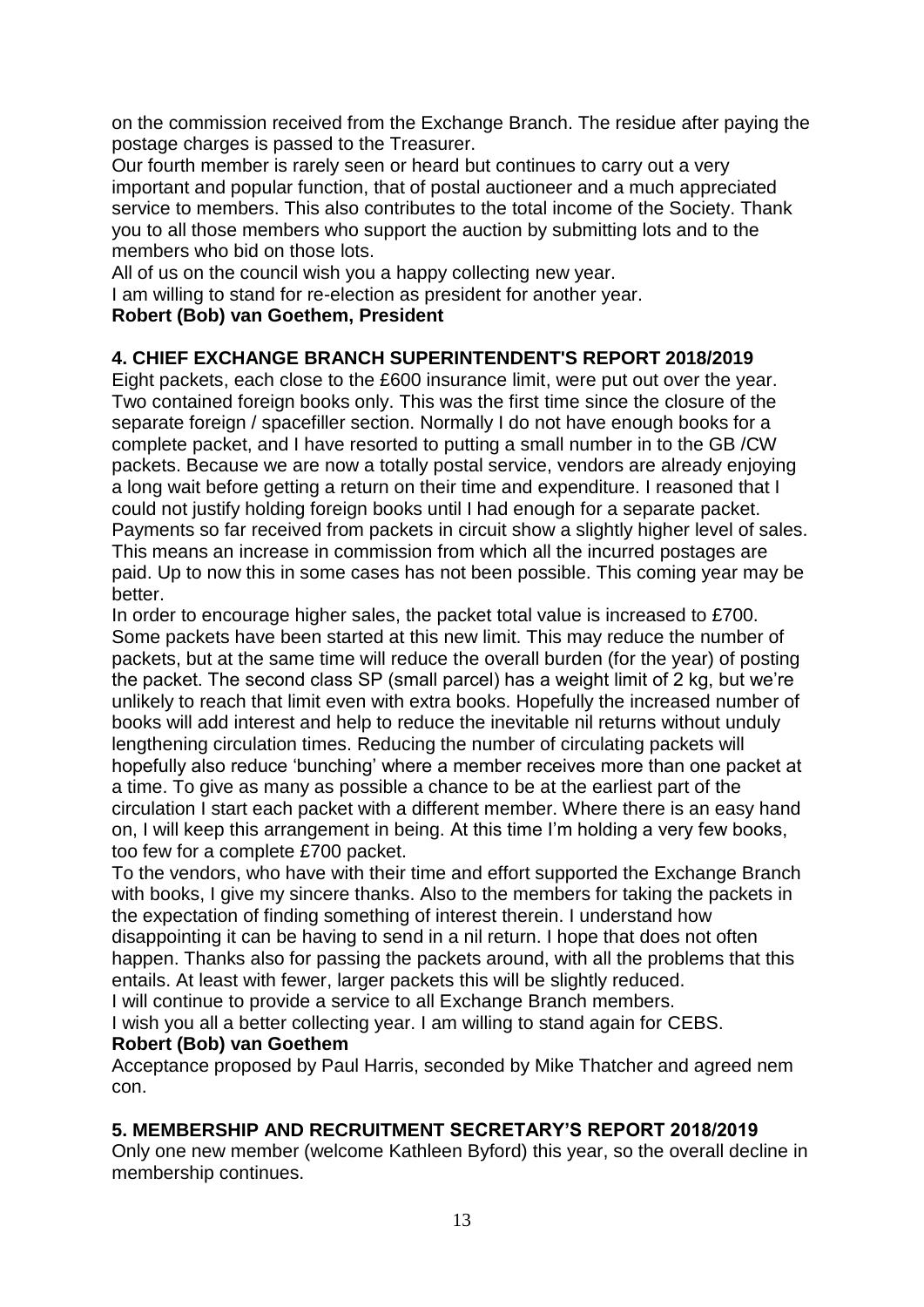## **Ian Briant**

Acceptance proposed by Steve Daniels, seconded by Mike Thatcher and agreed nem con.

There was a question from the floor concerning the number of Members left in the Society. The estimate is about 270. We have no annual subscription, which means we rely on being notified of changes usually after a Bulletin is received.

# **6. SECRETARY`S REPORT 2018/2019**

The past year has been somewhat difficult for me in terms of my work and frequent visits to the Met Office headquarters in Exeter. However, as some members will know, I took redundancy and retirement at the end of February and so should have more time to devote to my hobbies including work for the CSPS. A number of people have said to me I will wonder how I ever had time to go to work and I do seem to have been very busy since I retired.

That aside, it should give me more time to keep on top of Society matters. I hope you have enjoyed the programme of meetings with our guest speakers and the displays put on by Members. I am in the process of finalising our programme for calendar year 2020.

Attendance at some of our meetings has been low and in March just five Members arrived and two of us were giving the talk and display. I know this is for various very good reasons and as there are currently no issues with using Bush House, Council has decided that there is no need to reduce meetings, if Members are still happy with 10 per year. However, low attendance has already put one speaker off returning to us, but another mentioned, at a later date, what a friendly Society we are and made the offer to return.

The thanks of the Society are due as always to those who help erect and dismantle the display boards, help with the chairs and tables etc without being asked, and to those who support the auctions and sales table, bring items in on Members' evenings and not least attend our meetings

I offer myself for re-election as your Secretary for another year.

## **Margaret Emerson**

Acceptance proposed by Fin O'Donoghue, seconded by Paul Harris and agreed nem con.

## **7. TREASURER`S REPORT 2018/2019** Year ending 31st January 2019

I am pleased, as your Treasurer, to present the attached accounts with this report for last year.

Although our overall finances show losses in both the General & Exchange Branch accounts, the bulk of this arises from the additional 70th Anniversary edition of the Bulletin. However, the underlying decline in funds, as illustrated by the increased loss on the Exchange Branch, is masked in the General Account by final payment from Derek Rock's estate. With this and the likely end of any further Legacy sales, I expect next year's accounts to give a more realistic picture of the future direction of our finances. The one bright spot in this is the increased income from the Postal Auction - which early indications suggest may be repeated this year.

As reported last year, the resulting maintenance of our Reserves, at just under £4,000, means we continue to have sufficient funds for the foreseeable future. **Ian Briant**

The accounts are on page 14 of this Bulletin.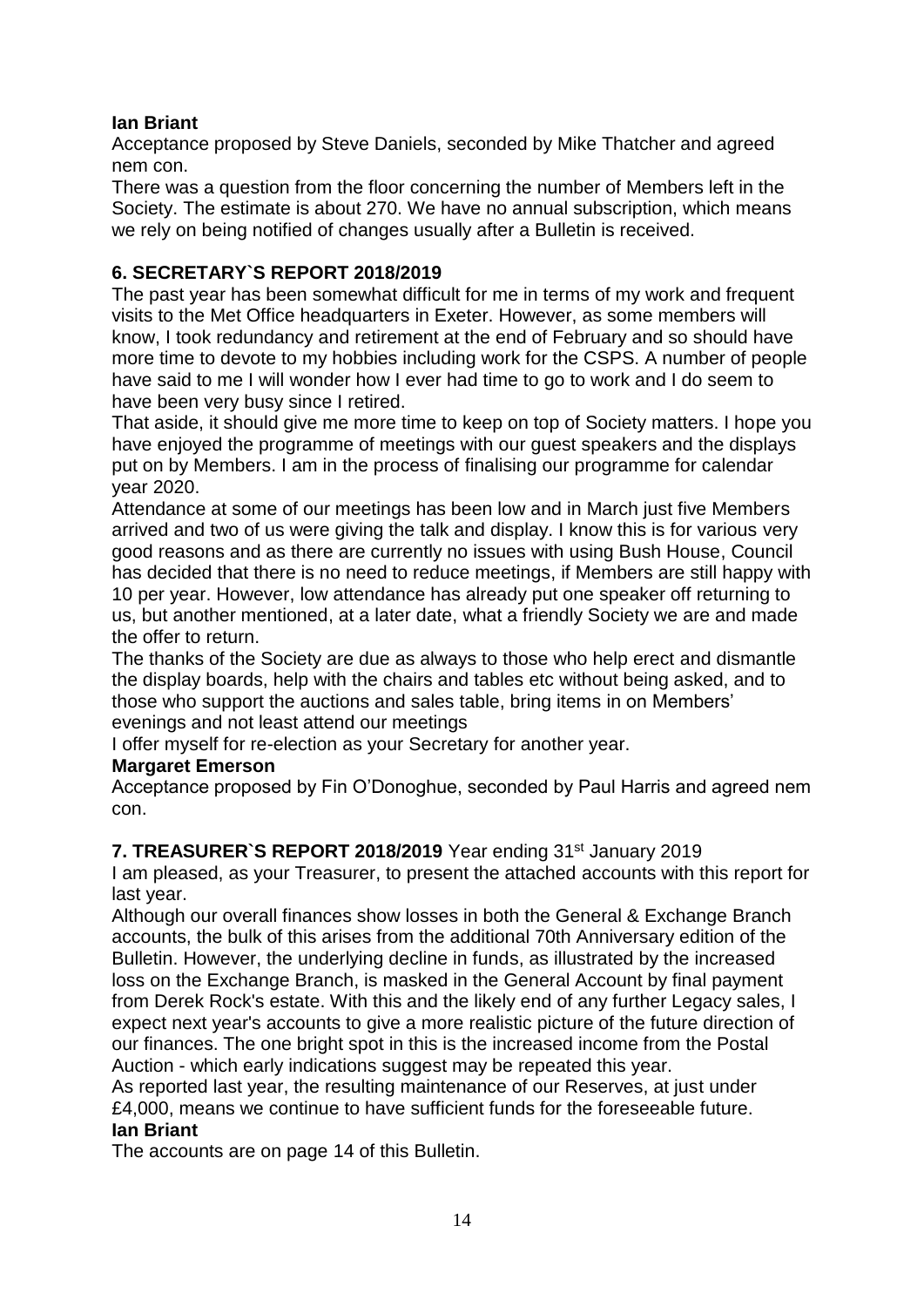# **8. EXCHANGE BRANCH INSURANCE COMMITTEE`S REPORT 2018/2019**

Again, I am pleased to report there have been no losses this year, and although there were fewer premiums paid, I am not recommending any change to the Insurance Fund balance this year but your Council will keep the matter under review.

#### **Ian Briant**

Acceptance of Treasurer's Report and Exchange Branch Insurance Committee Report proposed by Mike Thatcher, seconded by Steve Daniels and agreed nem con.

#### **9. POSTAL AUCTIONEER`S REPORT 2018/2019**

The postal auction for 2018 went off without a hitch with 9 vendors submitting 286 lots. Almost 50% of the lots sold with members spending just under £900. This left the Society with a good profit of just over £70. Thank you to all the buyers and vendors for supporting the postal auction. I would like to put a call out for more members to submit lots into next year's auction as at the moment we are relying on the same people each year.

I am prepared to run the auction for another year, if selected.

#### **Steve Daniels**

Acceptance proposed by Margaret Emerson, seconded by Ian Briant and agreed nem con.

#### **10. BULLETIN EDITOR`S REPORT 2018/2019**

During the past year three Bulletins have been issued as you know, a regular edition in July last year, the special  $70<sup>th</sup>$  Anniversary edition and the routine February edition earlier this year. I'm grateful to those who have submitted articles for the three editions and especially those who wrote pieces for our anniversary special. Articles are always welcome.

I would like to thank those members who have passed on appreciation for the Bulletin during the past year and it would be very nice if we could have some colour as routine, but the cost is too prohibitive. My thanks are also due to the posting team last July for helping to mail out the Bulletin, but the last two editions have been mailed by me from home, due to the availability of the printed copies not tying in with our meeting dates, due to slowness on my part.

The production of the Bulletin is pretty routine and now that I have retired, at least for the time being, I should have more time to devote to it and not have to rush at the last minute. Catford Print Centre still give us very good service, although there has been a slight increase in price during the past year, but it was the first for many years. They turn the Bulletin around very quickly and I hope Members will agree that the printing quality is good.

As usual, thanks are due to Michael Whiffin who posts the Bulletin onto our website, which seems to be the main way we are recruiting new members and he maintains the other pages.

I am willing to stand for re-election as your Bulletin Editor for another year.

#### **Margaret Emerson**

Acceptance proposed by Bob van Goethem, seconded by Fin O'Donoghue and agreed nem con.

There was some discussion concerning the use of colour in the Bulletin if it is printed on ordinary and not special paper and Margaret will investigate this matter. The 70<sup>th</sup> anniversary edition cost twice the normal rate for the same number of pages.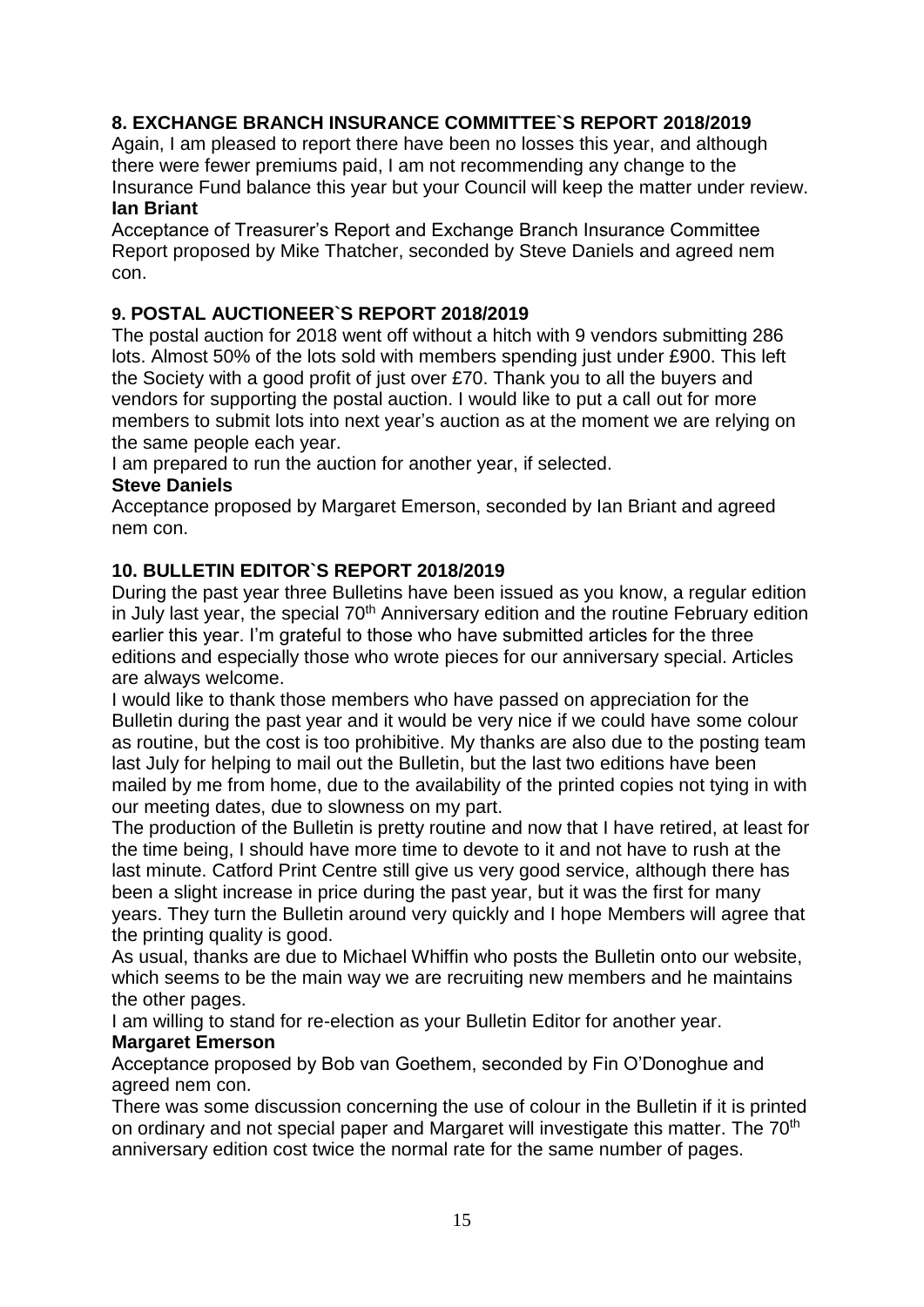## **11. ELECTION OF OFFICERS**

Secretary had a nomination for the current Officers to be re-elected. Nominations proposed by Paul Harris and seconded by Fin O'Donoghue. The Council is:

*President:* ROBERT VAN GOETHEM *Vice-President*: *Vacant Secretary:* MARGARET A EMERSON *Treasurer* : IAN BRIANT *Membership Secretary:* IAN BRIANT  *Chief Exchange Branch Superintendent:* ROBERT VAN GOETHEM *Meetings Organiser:* MARGARET A EMERSON Ex-officio Members of Council: *E B Superintendents*:- *Vacant Bulletin Editor:* MARGARET A EMERSON *Postal Auctioneer:* STEVE DANIELS *Speaker's Secretary:* MARGARET A EMERSON Recommendation of acceptance of the nominations was put to Members and the motion was agreed nem con.

#### 12. **ANY OTHER BUSINESS**

12.1 The meeting closed at 1907 hrs.

12.2 There were 7 Members present.

BOB Van GOETHEM MARGARET EMERSON *President Secretary*

# **A New ABC of Terminology (Continued)**

**Name tablet:** Key plate stamps contain a place for the territory name to be added and this space is referred to as the name tablet.

**Nightrider:** This relates to a special parcel delivery service operated by the British Post Office overnight. It only operated in the London Postal Region and special labels were attached.

**Not for use:** This is a strange term and refers to an overprint on penny stamps of Natal around 1910. A booklet of 30 penny stamps retailed at half a crown, or 30 predecimal pennies, but one penny was charged for the booklet, so one stamp in the 30 was overprinted making it invalid for usage.

**Optically variable ink:** This type of ink appears to change colour, even when tilted in ordinary daylight. It was used on the high value 1992 Castles series of Great Britain as a security feature.

**Ordinary paper:** A term used to describe plain wove paper and it therefore sets it apart from tinted, chalk-surfaced or watermarked papers.

**Overall multiple watermark:** This type of watermark is so called as it covers all stamps in a sheet and is formed of a network pattern.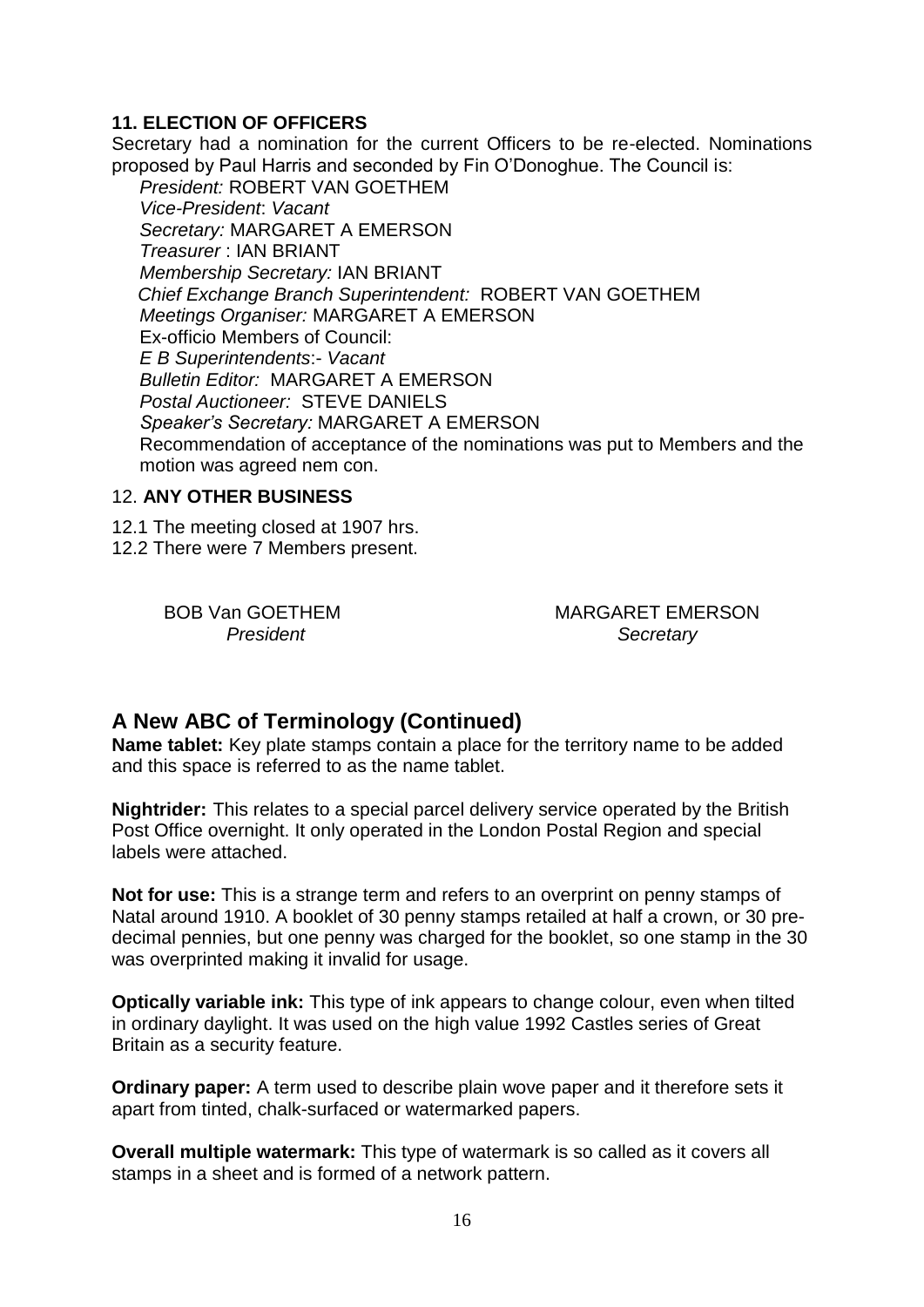# **A Glossary of Postcard Terms (Continued)**

**Undivided back:** This describes a postcard published before 1907 as to this time only the address was allowed on the back of the card.

**View cards:** These cards show realistic images of locations such as cities of buildings or places within towns and cities. This category therefore excludes cartoon cards, images of people or animals or cards issued for sending greetings such as at Christmas.

**Vignette:** The term vignette describes a postcard were the picture fades into the white background of the card. This was an advantage on early cards as it left space to write on the picture side.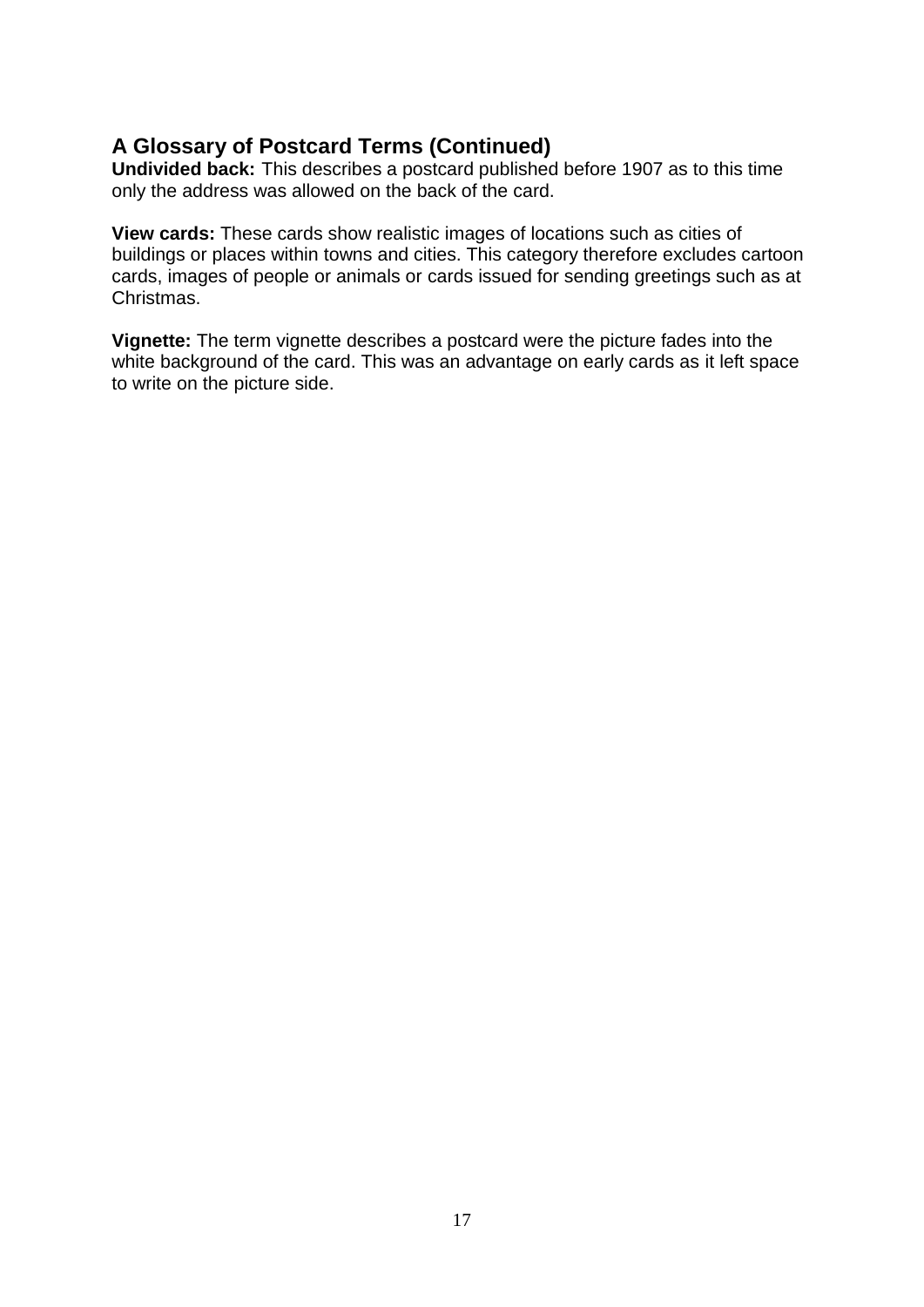#### **CIVIL SERVICE PHILATELIC SOCIETY** 31-Jan-2019

| 2017/18                               | Liabilities                                  | 2018/19  |          |  | 2017/18     | Assets                            | 2018/19  |          |  |
|---------------------------------------|----------------------------------------------|----------|----------|--|-------------|-----------------------------------|----------|----------|--|
| £                                     |                                              | £        | £        |  | £           |                                   | £        | £        |  |
| 3,932                                 | Balance as at 1st February b/f               | 3954.46  |          |  | 9,181       | <b>Bank of Scotland</b>           | 8,655.18 |          |  |
| 22                                    | <b>Surplus from General Account</b>          | (184.16) |          |  | 366         | Treasurer                         | 229.23   |          |  |
|                                       | Balance as at 31 January c/f                 |          | 3770.30  |  | (50)        | Uncashed cheques                  | (50.00)  |          |  |
|                                       |                                              |          |          |  | 705         | Unbanked cheques                  | 1,501.13 |          |  |
|                                       | Creditors                                    |          |          |  |             |                                   |          | 10335.54 |  |
| 6,789                                 | <b>EB Insurance Fund</b>                     | 6832.89  |          |  |             | <b>Debtors</b>                    |          |          |  |
| (550)                                 | <b>EB Deposits</b>                           | (550.00) |          |  | Nil         | Postal auction startup            |          | 0.00     |  |
| 110                                   | <b>Accruals - Printing &amp; Postage</b>     | 327.33   |          |  |             |                                   |          |          |  |
| 0                                     | <b>Council Expenses etc</b>                  | 0.00     |          |  | Nil         | <b>Exchange Branch</b>            |          | Nil      |  |
| (449)                                 | <b>Exchange Branch</b>                       | (393.42) |          |  | 0           | <b>Insurance Fund</b>             |          | Nil      |  |
| 348                                   | <b>Insurance Fund</b>                        | 348.44   |          |  |             |                                   |          |          |  |
| 0                                     | Donations                                    | 0.00     |          |  |             |                                   |          |          |  |
|                                       |                                              |          | 6565.24  |  |             |                                   |          |          |  |
| 10,202                                | <b>Totals</b>                                |          | 10335.54 |  | 10,202      | <b>Totals</b>                     |          | 10335.54 |  |
| <b>GENERAL ACCOUNT</b>                |                                              |          |          |  |             |                                   |          |          |  |
| 2017/18                               | Expenditure                                  |          | 2018/19  |  | 2017/18     | Income                            |          | 2018/19  |  |
| £                                     |                                              |          | £        |  | £           |                                   |          | £        |  |
| 355                                   | Bulletin inc. postage                        |          | 692.64   |  | Nil         | <b>Bank Interest</b>              |          | 0.00     |  |
| Nil                                   | <b>Council expenses</b>                      |          | 0.00     |  | Nil         | <b>Subscriptions</b>              |          | 10.00    |  |
| Nil                                   | Library                                      |          | Nil      |  | 17          | <b>Meeting Auction Commission</b> |          | 12.50    |  |
| Nil                                   | Postage, telephone & stationery              |          | 16.11    |  | 428         | Donations                         |          | 586.66   |  |
| Nil                                   | <b>Affiliation fees</b>                      |          | Nil      |  | $\mathbf 0$ | Miscellaneous - Gains/(Losses)    |          | 0.00     |  |
| Nil                                   | <b>Corporation Tax</b>                       |          | Nil      |  | 5           | <b>Library Sales</b>              |          | 0.00     |  |
| 59                                    | <b>Miscellaneous</b>                         |          | 47.84    |  |             |                                   |          |          |  |
|                                       |                                              |          |          |  | (14)        | Balance from Exchange Branch      |          | (36.73)  |  |
| 22                                    | Surplus (Loss) of Income over Expenditure    |          | (184.16) |  |             |                                   |          |          |  |
| 436                                   |                                              |          | 572.43   |  | 436         |                                   |          | 572.43   |  |
|                                       | Totals                                       |          |          |  |             | Totals                            |          |          |  |
| <b>EXCHANGE BRANCH ACCOUNT</b>        |                                              |          |          |  |             |                                   |          |          |  |
| 2017/18                               | Expenditure                                  |          | 2018/19  |  | 2017/18     | Income                            |          | 2018/19  |  |
| £                                     |                                              |          | £        |  | £           |                                   |          | £        |  |
| Nil                                   | <b>Printing &amp; Stationery</b>             |          | 0.00     |  | 109         | <b>Commission on Sales</b>        |          | 49.59    |  |
| 34                                    | Postage & Telephone                          |          | 17.60    |  | Nil         | Sale of approval books & hinges   |          | 0.00     |  |
| 140                                   | Postal Auction Printing, Postage & Stationer |          | 140.27   |  | Nil         | <b>Bank Interest</b>              |          | 0.00     |  |
|                                       |                                              |          |          |  | 51          | <b>Postal Auction</b>             |          | 71.55    |  |
| (14)                                  | <b>Balance to General Account</b>            |          | (36.73)  |  |             |                                   |          |          |  |
| 160                                   | <b>Totals</b>                                |          | 121.14   |  | 160         | Totals                            |          | 121.14   |  |
|                                       |                                              |          |          |  |             |                                   |          |          |  |
| <b>EXCHANGE BRANCH INSURANCE FUND</b> |                                              |          |          |  |             |                                   |          |          |  |
| 2017/18                               | Expenditure                                  |          | 2018/19  |  | 2017/18     | Income                            | 2018/19  |          |  |
| £                                     |                                              |          | £        |  | £           |                                   |          | £        |  |
| $\overline{2}$                        | <b>Exchange Branch Sundry Losses</b>         |          | 2.20     |  | 6.696       | Balance as at 1 February b/f      |          | 6788.60  |  |
| Nil                                   | <b>Transfer to General Account</b>           |          | 0.00     |  | 95          | Exchange Branch premiums          |          | 45.49    |  |
| 0                                     | Insurance Fund claims paid                   |          | 0.00     |  |             |                                   |          |          |  |
| 6,789                                 | Balance of Fund as at 31 January c/f         |          | 6832.89  |  | $\mathbf 0$ | Exchange Branch sundry gains      |          | 1.00     |  |
| 6,791                                 | <b>Totals</b>                                |          | 6835.09  |  | 6,791       | <b>Totals</b>                     |          | 6835.09  |  |
|                                       |                                              |          |          |  |             |                                   |          |          |  |

Your Council has verifed the figures in the financial statements for the period 1 February 2018 to 31 January 2019 and is satisfied that the statements accurately reflect the state of the finances of the Civil Service Philatelic Society for the period

The accounts were duly signed by Robert van Goethem, President and Margaret Emerson, Honorary Secretary, at the AGM as being a true record of the state of the CSPS finances for the period to 31<sup>st</sup> January 2019.